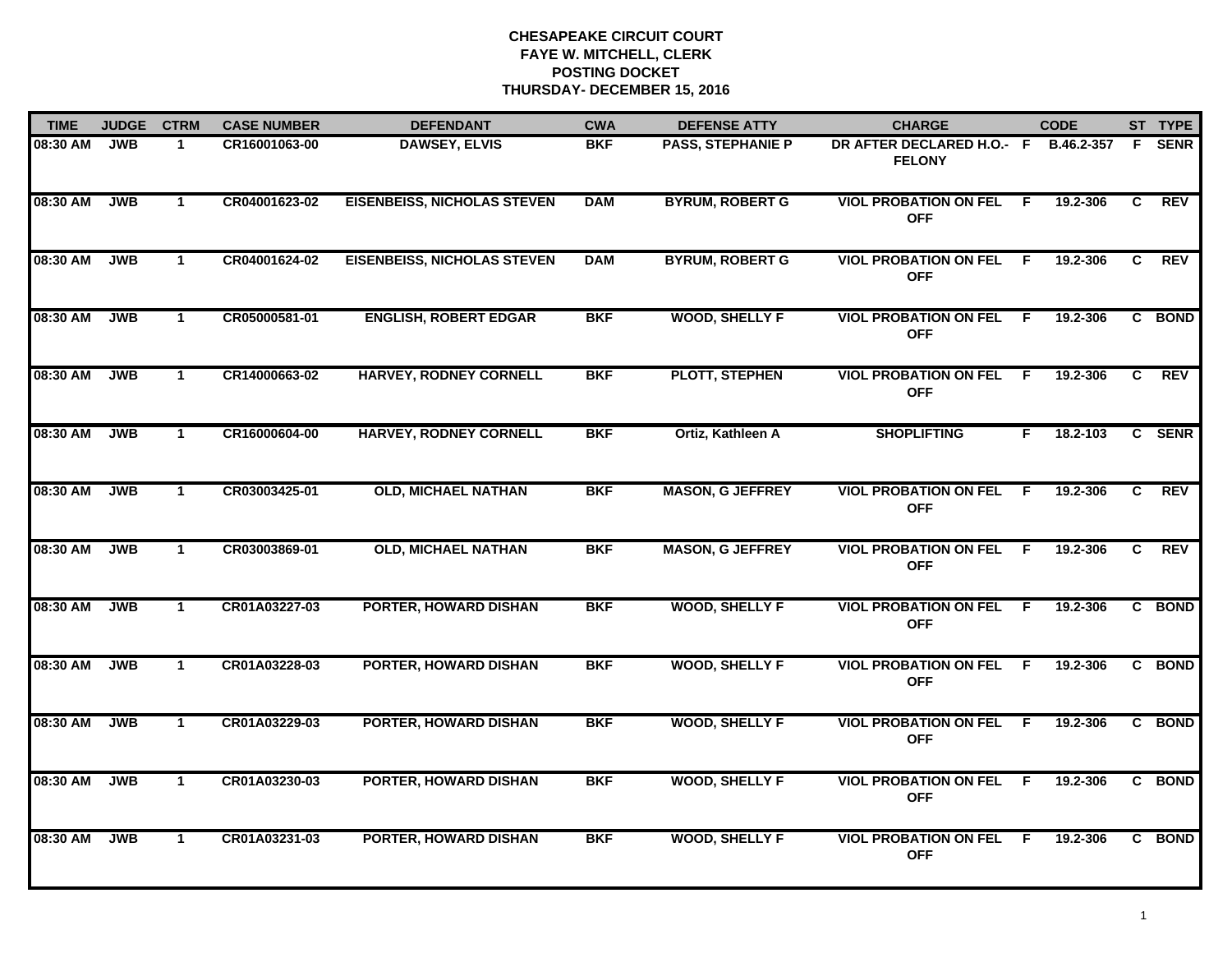| <b>TIME</b> | <b>JUDGE</b> | <b>CTRM</b>    | <b>CASE NUMBER</b> | <b>DEFENDANT</b>                  | <b>CWA</b> | <b>DEFENSE ATTY</b>       | <b>CHARGE</b>                                   |    | <b>CODE</b>  |                | ST TYPE         |
|-------------|--------------|----------------|--------------------|-----------------------------------|------------|---------------------------|-------------------------------------------------|----|--------------|----------------|-----------------|
| 08:30 AM    | <b>JWB</b>   | $\mathbf{1}$   | CR01A03232-03      | PORTER, HOWARD DISHAN             | <b>BKF</b> | <b>WOOD, SHELLY F</b>     | <b>VIOL PROBATION ON FEL</b><br><b>OFF</b>      | F. | 19.2-306     |                | C BOND          |
| 08:30 AM    | <b>JWB</b>   | $\mathbf{1}$   | CR01A03233-03      | <b>PORTER, HOWARD DISHAN</b>      | <b>BKF</b> | <b>WOOD, SHELLY F</b>     | <b>VIOL PROBATION ON FEL</b><br><b>OFF</b>      | F. | 19.2-306     |                | C BOND          |
| 08:30 AM    | <b>JWB</b>   | $\mathbf{1}$   | CR01A03234-03      | PORTER, HOWARD DISHAN             | <b>BKF</b> | <b>WOOD, SHELLY F</b>     | <b>VIOL PROBATION ON FEL</b><br><b>OFF</b>      | E  | 19.2-306     |                | C BOND          |
| 08:30 AM    | <b>JWB</b>   | 1              | CR01A03235-03      | <b>PORTER, HOWARD DISHAN</b>      | <b>BKF</b> | <b>WOOD, SHELLY F</b>     | <b>VIOL PROBATION ON FEL</b><br><b>OFF</b>      | E  | 19.2-306     |                | C BOND          |
| 08:30 AM    | <b>JWB</b>   | $\mathbf 1$    | CR01A03236-03      | <b>PORTER, HOWARD DISHAN</b>      | <b>BKF</b> | <b>WOOD, SHELLY F</b>     | <b>VIOL PROBATION ON FEL</b><br><b>OFF</b>      | F. | 19.2-306     |                | C BOND          |
| 08:30 AM    | <b>TSW</b>   | 4              | CR14002126-00      | <b>KENNEDY, ASHLEY REBECCA</b>    | <b>DJH</b> | <b>WEGMAN, ROBERT L</b>   | <b>POSSESS AMPHETAMINE</b>                      | F. | 18.2-250     |                | C SENR          |
| 08:30 AM    | <b>TSW</b>   | 4              | CR14002126-01      | <b>KENNEDY, ASHLEY REBECCA</b>    | <b>DJH</b> | <b>WEGMAN, ROBERT L</b>   | <b>CONTEMPT - FTA UA</b><br><b>SCRULE</b>       | М  | 18.2-456     | C.             | <b>CAP</b>      |
| 08:30 AM    | <b>TSW</b>   | $\overline{4}$ | CR04A03366-02      | <b>LOVERN, CHRISTOPHER LEE</b>    | <b>MIF</b> | <b>BUYRN, RICHARD</b>     | <b>VIOL PROBATION ON FEL</b><br><b>OFF</b>      | F. | 19.2-306     | $\overline{c}$ | <b>REV</b>      |
| 08:30 AM    | <b>TSW</b>   | 4              | CR06A02030-01      | <b>LOVERN, CHRISTOPHER LEE</b>    | <b>MIF</b> | <b>BUYRN, RICHARD</b>     | <b>VIOL PROBATION ON FEL</b><br><b>OFF</b>      | F  | 19.2-306     | C.             | <b>REV</b>      |
| 08:30 AM    | <b>TSW</b>   | 4              | CR16001483-00      | <b>LOVERN, CHRISTOPHER LEE</b>    | <b>MIF</b> | Spencer, Jo Anne          | <b>POSSESS HEROIN</b>                           | F. | 18.2-250     |                | C SENR          |
| 08:30 AM    | <b>TSW</b>   | 4              | CR14001749-00      | <b>REDMON, DAVID MICHAEL; III</b> | <b>ASA</b> | <b>SINGLETON, KENNETH</b> | <b>DWI, PRIOR RELATED</b><br><b>FELONY CONV</b> |    | F J.18.2-266 |                | <b>B</b> SENT   |
| 08:30 AM    | <b>TSW</b>   | 4              | CR14001749-01      | <b>REDMON, DAVID MICHAEL; III</b> | <b>ASA</b> | <b>SINGLETON, KENNETH</b> | <b>DRIVE AFTER O/L REVOKED- F</b><br><b>DUI</b> |    | 46.2-391     |                | <b>B</b> SENT   |
| 08:30 AM    | <b>TSW</b>   | 4              | CR15002126-00      | <b>STUKES, ALISE CHERELLE</b>     | <b>AHM</b> | <b>TITTER, JENNIFER</b>   | <b>POSSESS COCAINE</b>                          | F. | 18.2-250     | B              | $\overline{DD}$ |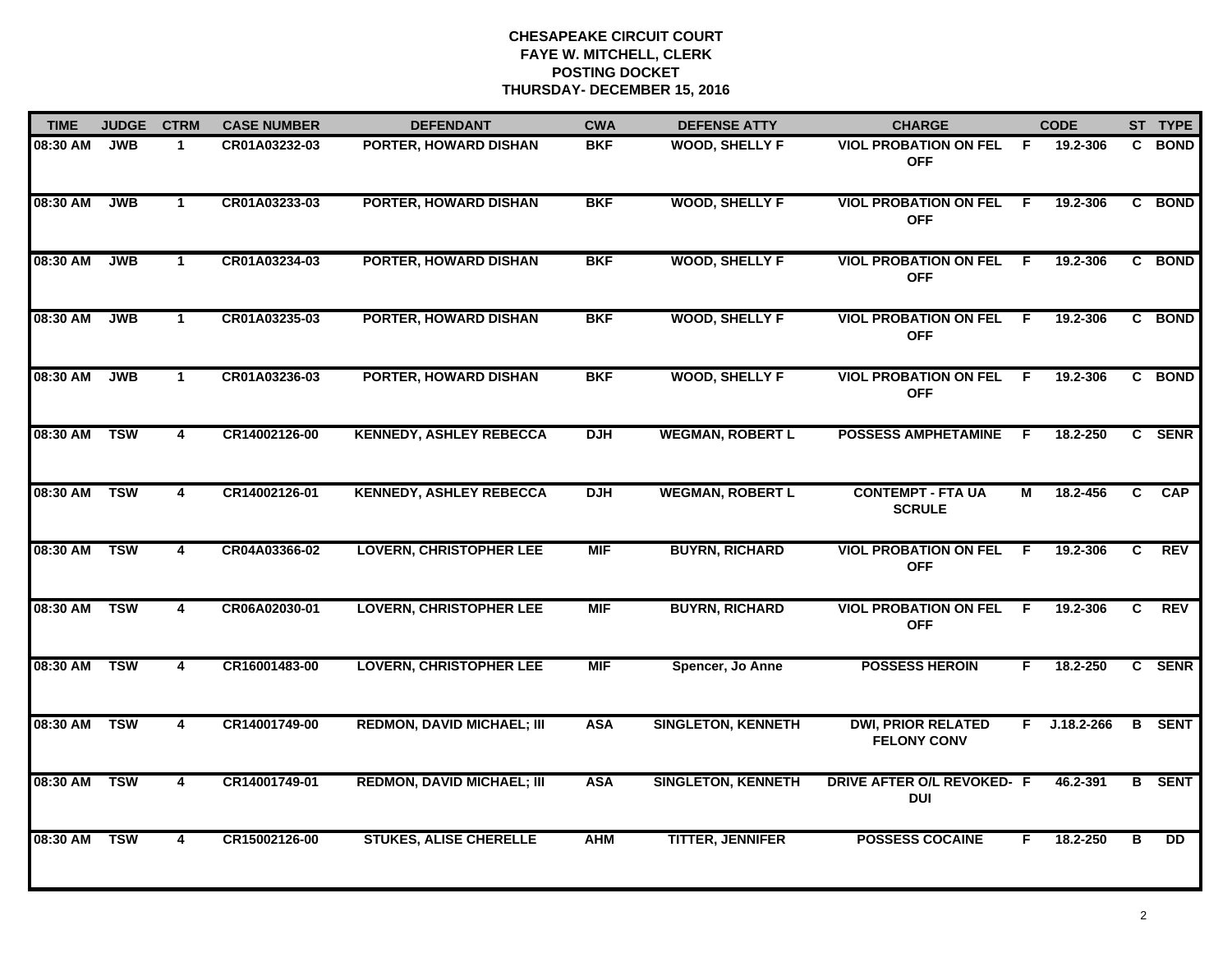| <b>TIME</b> | <b>JUDGE</b> | <b>CTRM</b>             | <b>CASE NUMBER</b> | <b>DEFENDANT</b>                | <b>CWA</b> | <b>DEFENSE ATTY</b>          | <b>CHARGE</b>                              |    | <b>CODE</b> |                | ST TYPE       |
|-------------|--------------|-------------------------|--------------------|---------------------------------|------------|------------------------------|--------------------------------------------|----|-------------|----------------|---------------|
| 08:30 AM    | <b>TSW</b>   | 4                       | CR16001332-00      | TRUONG, JENNIFER LYNN           | <b>JAF</b> | Spencer, Jo Anne             | <b>GRAND LARCENY</b>                       | F. | 18.2-95     |                | C SENR        |
| 08:30 AM    | <b>TSW</b>   | 4                       | CR16001332-01      | <b>TRUONG, JENNIFER LYNN</b>    | <b>JAF</b> | Spencer, Jo Anne             | <b>POSSESS HEROIN</b>                      | F  | 18.2-250    |                | C SENR        |
| 08:30 AM    | <b>TSW</b>   | $\overline{\mathbf{4}}$ | CR16001332-02      | <b>TRUONG, JENNIFER LYNN</b>    | <b>JAF</b> | Spencer, Jo Anne             | PETIT LARCENY, 3RD +                       | F  | 18.2-96     |                | C SENR        |
| 08:30 AM    | <b>RDS</b>   | 6                       | CR16001305-00      | <b>BRITT, MELODY SHERESE</b>    | <b>WHC</b> | Gilchrist, Kurt A.           | <b>FORGE CHECK</b>                         | F. | 18.2-172    |                | <b>B</b> SENR |
| 08:30 AM    | <b>RDS</b>   | 6                       | CR16000263-00      | <b>EPPS, GEORGE ABRAHAM; JR</b> | <b>WHC</b> | <b>WENTWORTH, RACHEL</b>     | <b>UTTER FORGED CHECK</b>                  | F  | 18.2-172    | B              | <b>MENT</b>   |
| 08:30 AM    | <b>RDS</b>   | 6                       | CR16000263-01      | <b>EPPS, GEORGE ABRAHAM; JR</b> | <b>WHC</b> | <b>WENTORTH, RACHEL</b>      | <b>UTTER FORGED CHECK-</b><br><b>CONSP</b> | F  | 18.2-172    |                | <b>B</b> MENT |
| 08:30 AM    | <b>RDS</b>   | 6                       | CR12002692-01      | <b>LOYD, CLAUDE HERMAN</b>      | <b>AEP</b> | Spencer, Jo Anne             | <b>VIOL PROBATION ON FEL</b><br><b>OFF</b> | F  | 19.2-306    | C              | <b>REV</b>    |
| 08:30 AM    | <b>RDS</b>   | 6                       | CR15001216-00      | <b>LOYD, CLAUDE HERMAN</b>      | <b>AEP</b> | Spencer, Jo Anne             | <b>PWID DRUGS SCH LOR II</b>               | F  | 18.2-248    |                | C SENR        |
| 08:30 AM    | <b>RDS</b>   | 6                       | CR10000621-01      | <b>SINCLAIR, TAHON VINCENT</b>  | <b>WHC</b> | <b>MASON, G JEFFREY</b>      | <b>PROBATION VIOLATION</b>                 | F  | 19.2-306    | C.             | <b>REV</b>    |
| 08:30 AM    | <b>RDS</b>   | 6                       | CR13000101-03      | <b>WEAVER, JAMES DANIEL</b>     | <b>PLS</b> | <b>SWIFT SHERARD, SANITA</b> | <b>VIOL PROBATION ON FEL</b><br><b>OFF</b> | F  | 19.2-306    | C              | <b>REV</b>    |
| 08:30 AM    | <b>RDS</b>   | 6                       | CR13000101-04      | <b>WEAVER, JAMES DANIEL</b>     | <b>PLS</b> | <b>SWIFT SHERARD, SANITA</b> | <b>VIOL PROBATION ON FEL</b><br><b>OFF</b> | F  | 19.2-306    | $\overline{c}$ | <b>REV</b>    |
| 09:00 AM    | <b>MATA</b>  | 5                       | CR10003281-06      | <b>BRABBLE, JEREMIAH ADAM</b>   | <b>AEP</b> | <b>STOKES, MARK</b>          | <b>VIOL PROBATION ON FEL</b><br><b>OFF</b> | F. | 19.2-306    | C              | DC            |
| 09:00 AM    | <b>MATA</b>  | 5                       | CR15001959-01      | <b>BRADY, ALISON MARIE</b>      | CLB        | <b>WENTWORTH, RACHEL E</b>   | <b>POSSESS COCAINE</b>                     | F. | 18.2-250    | C.             | DC.           |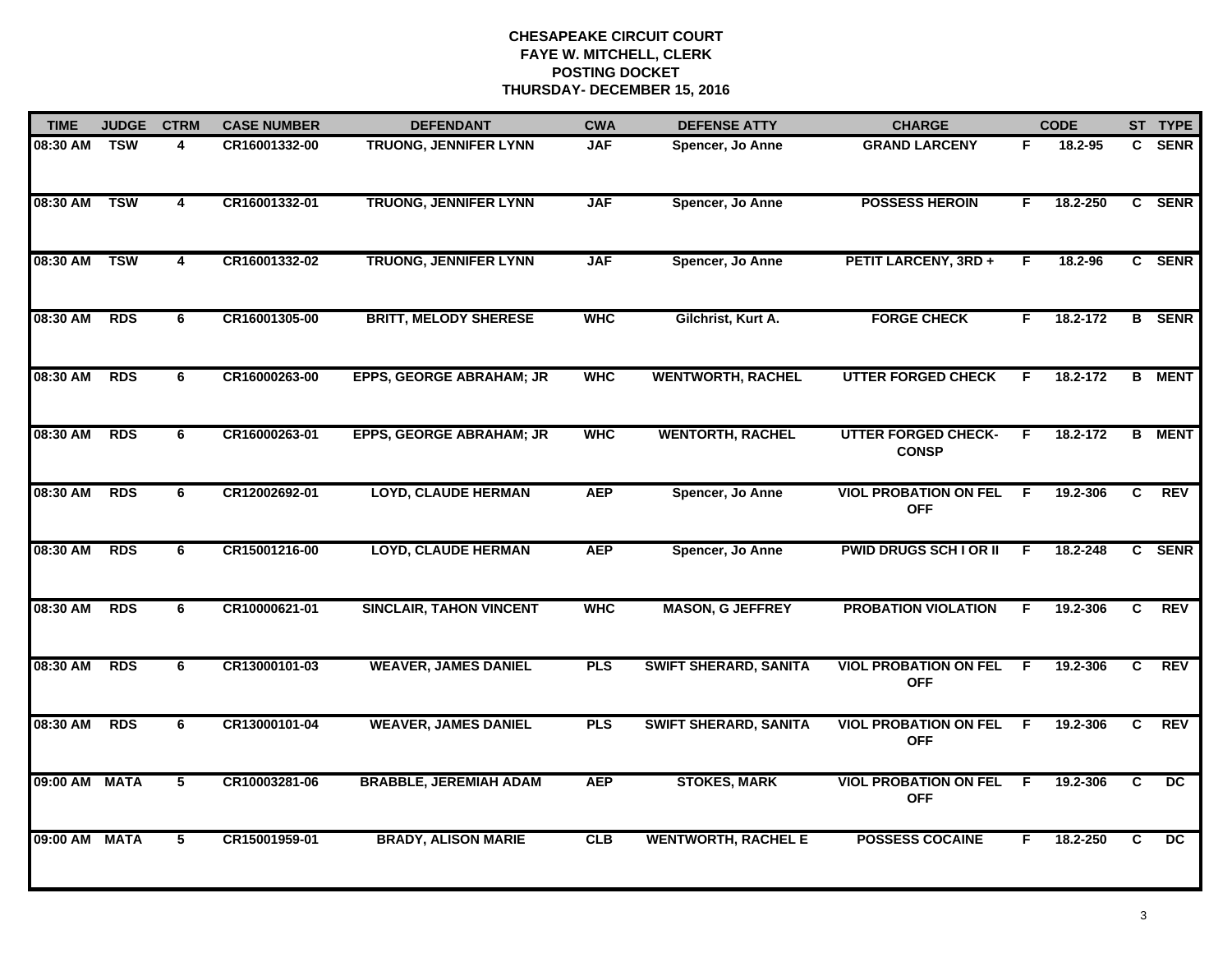| <b>TIME</b>   | <b>JUDGE</b> | <b>CTRM</b>     | <b>CASE NUMBER</b> | <b>DEFENDANT</b>               | <b>CWA</b> | <b>DEFENSE ATTY</b>       | <b>CHARGE</b>                              |     | <b>CODE</b> |                         | ST TYPE         |
|---------------|--------------|-----------------|--------------------|--------------------------------|------------|---------------------------|--------------------------------------------|-----|-------------|-------------------------|-----------------|
| 09:00 AM      | <b>MATA</b>  | 5               | CR15001783-00      | <b>BROWN, TABATHA MARIE</b>    | CLB        | <b>ORTIZ, KATHLEEN A</b>  | <b>GRAND LARCENY</b>                       | F.  | 18.2-95     | C.                      | DC              |
| 09:00 AM MATA |              | 5               | CR16000181-00      | <b>BROWN, TABATHA MARIE</b>    | CLB        | <b>HOLDER, WM JOSHUA</b>  | <b>POSSESS HEROIN</b>                      | F.  | 18.2-250    | $\overline{c}$          | DC              |
| 09:00 AM      | <b>MATA</b>  | $\overline{5}$  | CR12000704-01      | <b>CAMPSON, RUSTY LEIGH</b>    | CLB        | <b>PASS, STEPHANIE</b>    | <b>VIOL PROBATION ON FEL</b><br><b>OFF</b> | F.  | 19.2-306    | $\overline{\mathbf{B}}$ | $\overline{DC}$ |
| 09:00 AM      | <b>MATA</b>  | 5               | CR11001194-06      | <b>COLTRAIN, JUSTIN ANDREW</b> | CLB        | <b>PASS, STEPHANIE P</b>  | <b>VIOL PROBATION ON FEL</b><br><b>OFF</b> | E   | 19.2-306    | C.                      | DC              |
| 09:00 AM MATA |              | 5               | CR12002866-07      | <b>COLTRAIN, JUSTIN ANDREW</b> | CLB        | <b>PASS, STEPHANIE P</b>  | <b>VIOL PROBATION ON FEL</b><br><b>OFF</b> | -F. | 19.2-306    | C                       | DC.             |
| 09:00 AM MATA |              | $5\phantom{.0}$ | CR16000019-00      | <b>COLTRAIN, JUSTIN ANDREW</b> | <b>CLB</b> | <b>PASS, STEPHANIE</b>    | <b>GRAND LARCENY</b>                       | F.  | 18.2-95     | C.                      | DC              |
| 09:00 AM      | <b>MATA</b>  | 5               | CR12002420-36      | <b>CONLEY, EMMA ELIZABETH</b>  | CLB        | <b>WEGMAN, ROBERT L</b>   | <b>VIOL PROBATION ON FEL</b><br><b>OFF</b> | -F  | 19.2-306    | C.                      | $\overline{DC}$ |
| 09:00 AM      | <b>MATA</b>  | $\overline{5}$  | CR11001356-02      | <b>CUETO, GINGER MARIE</b>     | CLB        | <b>BLACK, HUGH E; III</b> | <b>VIOL PROBATION ON FEL</b><br><b>OFF</b> | F.  | 19.2-306    | $\overline{c}$          | $\overline{DC}$ |
| 09:00 AM      | <b>MATA</b>  | 5               | CR11001759-02      | <b>CUETO, GINGER MARIE</b>     | CLB        | <b>BLACK, HUGH E; III</b> | <b>VIOL PROBATION ON FEL</b><br><b>OFF</b> | E   | 19.2-306    | C                       | <b>DC</b>       |
| 09:00 AM      | <b>MATA</b>  | 5               | CR13001747-06      | <b>EVANS, MARK CHRISTOPHER</b> | CLB        | <b>SHILLING, ANDREW</b>   | <b>VIOL PROBATION ON FEL</b><br><b>OFF</b> | E   | 19.2-306    | $\mathbf{o}$            | <b>DC</b>       |
| 09:00 AM MATA |              | $5\phantom{.0}$ | CR14002479-00      | <b>EVANS, MARK CHRISTOPHER</b> | CLB        | <b>WENTWORTH, RACHEL</b>  | <b>GRAND LARCENY</b>                       | F.  | 18.2-95     | $\mathbf{o}$            | DC              |
| 09:00 AM MATA |              | $5\phantom{.0}$ | CR15000379-00      | <b>GRZYWINSKI, AMY MARIE</b>   | CLB        | <b>JONES, M COLSTON</b>   | <b>GRAND LARCENY</b>                       | F.  | 18.2-95     | в                       | DC              |
| 09:00 AM      | <b>MATA</b>  | 5               | CR15000379-01      | <b>GRZYWINSKI, AMY MARIE</b>   | CLB        | <b>JONES, M COLSTON</b>   | <b>CONCEALMENT</b>                         | F   | 18.2-103    | C.                      | $\overline{DC}$ |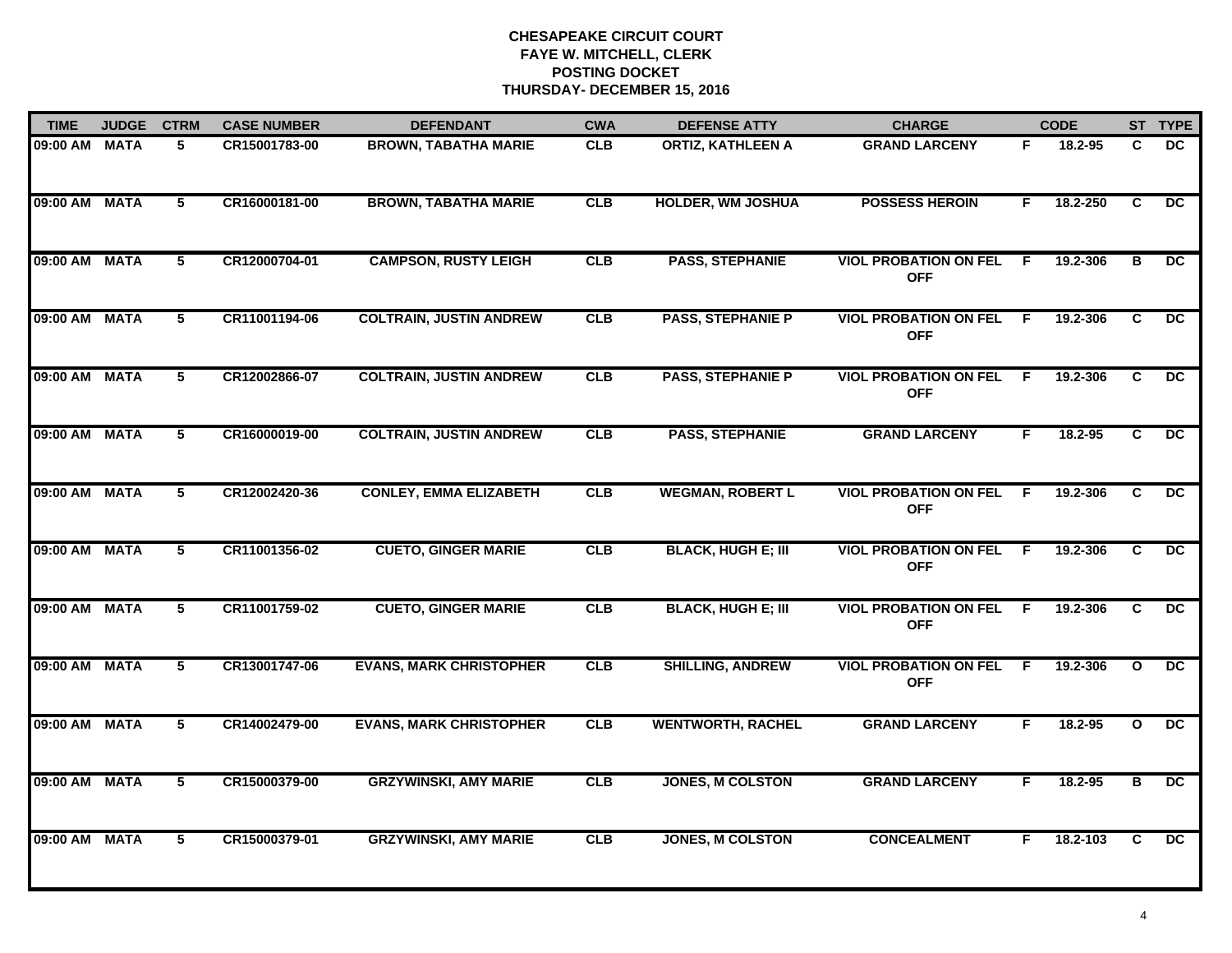| <b>TIME</b>   | <b>JUDGE</b> | <b>CTRM</b>     | <b>CASE NUMBER</b> | <b>DEFENDANT</b>                 | <b>CWA</b> | <b>DEFENSE ATTY</b>         | <b>CHARGE</b>                                |     | <b>CODE</b> |                | ST TYPE         |
|---------------|--------------|-----------------|--------------------|----------------------------------|------------|-----------------------------|----------------------------------------------|-----|-------------|----------------|-----------------|
| 09:00 AM      | <b>MATA</b>  | 5               | CR12002168-02      | <b>JONES, GARNETT DONTE</b>      | <b>CLB</b> | HARMON, HARRY DENNIS; JR    | <b>VIOL PROBATION ON FEL</b><br><b>OFF</b>   | - F | 19.2-306    | C              | <b>DC</b>       |
| 09:00 AM      | <b>MATA</b>  | $5^{\circ}$     | CR14002402-01      | <b>LATIMER, RYAN ADAM</b>        | <b>MLK</b> | <b>PASS, STEPHANIE P</b>    | <b>VIOL PROBATION ON FEL</b><br><b>OFF</b>   | F.  | 19.2-306    | C.             | DC              |
| 09:00 AM      | <b>MATA</b>  | 5               | CR15000755-04      | <b>LATIMER, RYAN ADAM</b>        | <b>MLK</b> | <b>PASS, STEPHANIE P</b>    | <b>VIOL PROBATION ON FEL</b><br><b>OFF</b>   | F.  | 19.2-306    | C.             | $\overline{DC}$ |
| 09:00 AM MATA |              | 5               | CR15000755-05      | <b>LATIMER, RYAN ADAM</b>        | <b>MLK</b> | <b>PASS, STEPHANIE P</b>    | <b>VIOL PROBATION ON FEL F</b><br><b>OFF</b> |     | 19.2-306    | C.             | <b>DC</b>       |
| 09:00 AM      | <b>MATA</b>  | 5               | CR14000185-02      | <b>LAWRENCE, ANTONIO</b>         | CLB        | <b>PASS, STEPHANIE</b>      | <b>VIOL PROBATION ON FEL</b><br><b>OFF</b>   | - F | 19.2-306    | C.             | <b>DC</b>       |
| 09:00 AM MATA |              | 5               | CR14000450-01      | <b>LEWIS, TIFFANY COLLEEN</b>    | <b>CLB</b> | Wegman, Robert L.           | <b>VIOL PROBATION ON FEL F</b><br><b>OFF</b> |     | 19.2-306    | C.             | $\overline{DC}$ |
| 09:00 AM MATA |              | $5^{\circ}$     | CR14001510-03      | <b>LEWIS, TIFFANY COLLEEN</b>    | CLB        | Wegman, Robert L.           | <b>VIOL PROBATION ON FEL</b><br><b>OFF</b>   | - F | 19.2-306    | C.             | $\overline{DC}$ |
| 09:00 AM      | <b>MATA</b>  | $\overline{5}$  | CR14001745-01      | <b>LEWIS, TIFFANY COLLEEN</b>    | CLB        | Wegman, Robert L.           | <b>VIOL PROBATION ON FEL</b><br><b>OFF</b>   | F.  | 19.2-306    | $\overline{c}$ | $\overline{DC}$ |
| 09:00 AM      | <b>MATA</b>  | 5               | CR14001792-02      | <b>MARSHALL, TIFFANY LAVERNE</b> | <b>CLB</b> | <b>JOHNSON, STEPHANIE G</b> | <b>VIOL PROBATION ON FEL</b><br><b>OFF</b>   | E   | 19.2-306    | $\mathbf{o}$   | DC.             |
| 09:00 AM      | <b>MATA</b>  | 5               | CR11002331-00      | <b>MELTON, JASON BRIAN</b>       | CLB        | <b>WINN, A ROBINSON</b>     | <b>GRAND LARCENY</b>                         | F   | 18.2-95     | в              | <b>DC</b>       |
| 09:00 AM MATA |              | 5               | CR12002864-00      | <b>MELTON, JASON BRIAN</b>       | CLB        | Winn, A Robinson            | <b>GRAND LARCENY</b>                         | F.  | 18.2-95     | $\mathbf{o}$   | DC.             |
| 09:00 AM MATA |              | $5\phantom{.0}$ | CR11003019-01      | <b>MOYLER, KEITH LAVON</b>       | CLB        | <b>PASS, STEPHANIE P</b>    | <b>VIOL PROBATION ON FEL</b><br><b>OFF</b>   | - F | 19.2-306    | C.             | DC              |
| 09:00 AM      | <b>MATA</b>  | 5               | CR13000558-06      | <b>MUNDIE, MATTHEW JOSEPH</b>    | <b>CLB</b> | Buyrn, Richard L.           | <b>VIOL PROBATION ON FEL</b><br><b>OFF</b>   | - F | 19.2-306    | в              | <b>DC</b>       |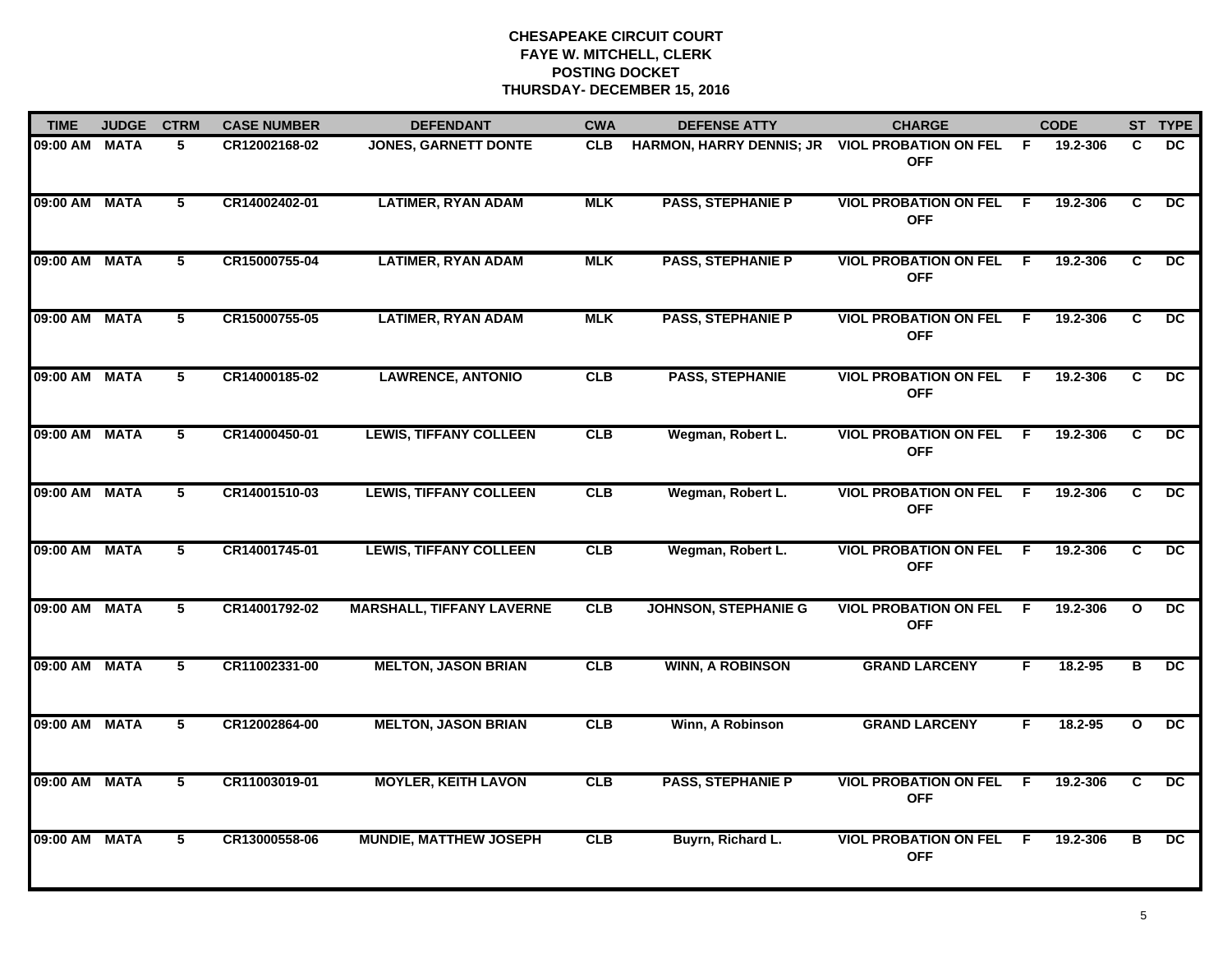| <b>TIME</b>   | <b>JUDGE</b> | <b>CTRM</b>     | <b>CASE NUMBER</b> | <b>DEFENDANT</b>                  | <b>CWA</b> | <b>DEFENSE ATTY</b>       | <b>CHARGE</b>                                  |     | <b>CODE</b>  |              | ST TYPE         |
|---------------|--------------|-----------------|--------------------|-----------------------------------|------------|---------------------------|------------------------------------------------|-----|--------------|--------------|-----------------|
| 09:00 AM MATA |              | 5.              | CR15001127-00      | <b>MUNDIE, MATTHEW JOSEPH</b>     | <b>CLB</b> | TITTER, JENNIFER          | <b>POSSESS HEROIN</b>                          | F.  | 18.2-250     | C            | DC.             |
| 09:00 AM MATA |              | $5\overline{ }$ | CR16000451-00      | <b>PARKER, GINGER BUSICK</b>      | CLB        | <b>BARLOW, JASON</b>      | PETTIT LARCENY 3RD+ OFF F                      |     | 18.2-104     | C            | $\overline{DC}$ |
| 09:00 AM MATA |              | 5               | CR15001176-02      | <b>WADE, JEREMY OREN</b>          | <b>AHM</b> | <b>BOUCHARD, JULIAN</b>   | <b>VIOL PROBATION ON FEL</b><br><b>OFF</b>     | -F  | 19.2-306     | C            | $\overline{DC}$ |
| 09:00 AM MATA |              | 5               | CR15001176-03      | <b>WADE, JEREMY OREN</b>          | <b>AHM</b> | <b>BOUCHARD, JULIAN</b>   | <b>VIOL PROBATION ON FEL F</b><br><b>OFF</b>   |     | 19.2-306     | C            | DC.             |
| 09:00 AM MATA |              | 5               | CR14000014-03      | <b>WHITE, CAROL JEAN</b>          | CLB        | <b>BLACK, HUGH E; III</b> | <b>VIOL PROBATION ON FEL</b><br><b>OFF</b>     | -F  | 19.2-306     | C            | <b>DC</b>       |
| 09:00 AM MATA |              | 5               | CR14001100-01      | <b>WHITE, JESSE VERNON</b>        | CLB        | <b>BOUCHARD, JULIAN</b>   | <b>VIOL PROBATION ON FEL F</b><br><b>OFF</b>   |     | 19.2-306     | C            | DC.             |
| 09:00 AM MATA |              | $\overline{5}$  | CR10002306-01      | <b>WILLIAMS, DANLADI WILLIAMS</b> |            | <b>MORRIS, DIALLO</b>     | <b>VIOL PROBATION ON FEL</b><br><b>OFF</b>     | - F | 19.2-306     | $\mathbf{o}$ | $\overline{DC}$ |
| 09:00 AM MATA |              | 5               | CR13001353-03      | <b>WILLIAMS, EMMA LOUISE</b>      | <b>BKF</b> | Mason, G. Jeffrey         | <b>VIOL PROBATION ON FEL</b><br><b>OFF</b>     | - F | 19.2-306     | C            | $\overline{DC}$ |
| 09:00 AM MATA |              | 5               | CR13001353-04      | <b>WILLIAMS, EMMA LOUISE</b>      | <b>BKF</b> | Mason, G. Jeffrey         | <b>VIOL GOOD BEHAV ON MISD M</b><br><b>OFF</b> |     | 19.2-306     |              | <b>DC</b>       |
| 09:30 AM      | <b>MATA</b>  | 5               | CR12002481-03      | <b>ANDERSON, MARK AARON</b>       | CLB        | <b>SPENCER, JO ANNE</b>   | <b>VIOL PROBATION ON FEL</b><br><b>OFF</b>     | E   | 19.2-306     | $\mathbf{o}$ | <b>DC</b>       |
| 09:30 AM MATA |              | 5               | CR16001823-00      | <b>CAHOON, DANIEL CRAIG</b>       | <b>ASA</b> | <b>VENNER, JOHN O</b>     | <b>POSSESS HEROIN</b>                          | F.  | 18.2-250     | в            | <b>TBS</b>      |
| 09:30 AM MATA |              | 5               | CR16001823-01      | <b>CAHOON, DANIEL CRAIG</b>       | <b>ASA</b> | <b>VENNER, JOHN O</b>     | DUI 2ND OFF W/IN 5Y                            |     | M B.18.2-266 | B            | <b>TBS</b>      |
| 09:30 AM MATA |              | 5               | CR16001374-05      | <b>EVERETTE, MONICA MONIQUE</b>   | <b>BKF</b> |                           | FAIL TO APPEAR, FELONY F<br><b>OFFENSE</b>     |     | 19.2-128     |              | C ADAT          |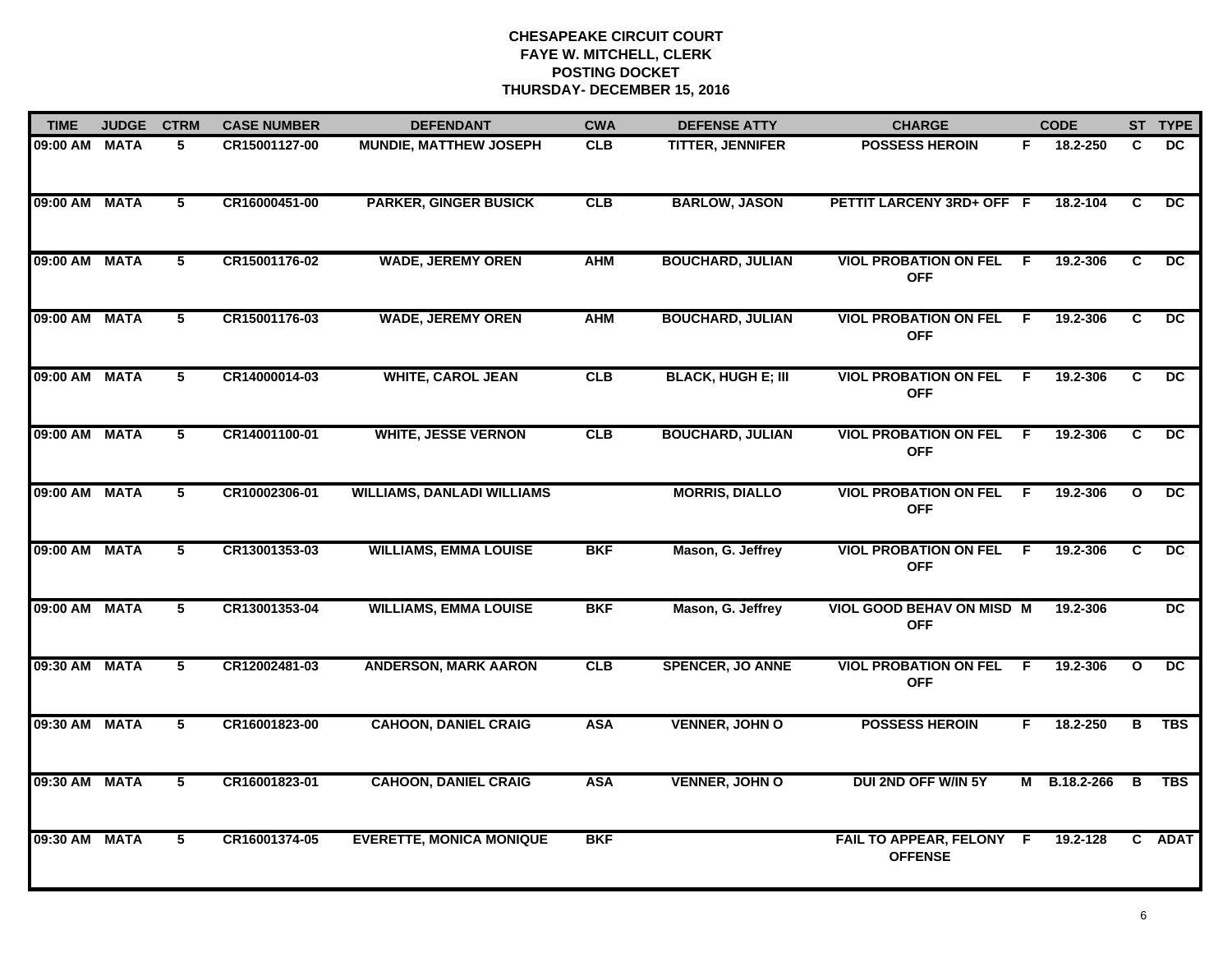| <b>TIME</b> | <b>JUDGE</b> | <b>CTRM</b>    | <b>CASE NUMBER</b> | <b>DEFENDANT</b>               | <b>CWA</b> | <b>DEFENSE ATTY</b>       | <b>CHARGE</b>                                      |                         | <b>CODE</b> |                | ST TYPE       |
|-------------|--------------|----------------|--------------------|--------------------------------|------------|---------------------------|----------------------------------------------------|-------------------------|-------------|----------------|---------------|
| 09:30 AM    | <b>MATA</b>  | 5              | CR16001114-00      | <b>GOFF, JORDAN LEIGHANN</b>   | <b>MIF</b> | <b>JONES, DAVID L</b>     | <b>POSS OF COCAINE</b>                             | F.                      | 18.2-250    | C.             | <b>TBS</b>    |
| 09:30 AM    | <b>MATA</b>  | $\overline{5}$ | CR16001114-02      | <b>GOFF, JORDAN LEIGHANN</b>   |            |                           | <b>FTA-SENTENCING</b>                              | М                       | 18.2-456    |                | C ADAT        |
| 09:30 AM    | <b>MATA</b>  | $\overline{5}$ | CR16002015-02      | <b>PERRY, LAPHEMIA TRADINE</b> | <b>MLK</b> |                           | <b>OBTAIN MONEY FALSE</b><br><b>PRET &lt;\$200</b> | $\overline{\mathsf{M}}$ | 18.2-178    |                | C ADAT        |
| 10:00 AM    | <b>FBL</b>   | $\mathbf{2}$   | CR16001361-00      | <b>BARNARD, DAVON JAZZMEN</b>  | CLB        | <b>HAMLET, BENJAMIN H</b> | <b>FORGE CHECK</b>                                 | F.                      | 18.2-172    | B              | <b>PLEA</b>   |
| 10:00 AM    | <b>FBL</b>   | $\mathbf{2}$   | CR16001361-01      | <b>BARNARD, DAVON JAZZMEN</b>  | CLB        | <b>HAMLET, BENJAMIN H</b> | <b>UTTER FORGED CHECK</b>                          | F.                      | 18.2-172    | B              | <b>PLEA</b>   |
| 10:00 AM    | <b>FBL</b>   | $\mathbf{2}$   | CR16001865-01      | <b>BUTTS, SHARON F</b>         | <b>CLB</b> | <b>FORSTIE, AARON</b>     | <b>CONSPIRE COMMIT</b><br><b>LARCENY</b>           | F.                      | $18.2 - 23$ |                | <b>B</b> PLEA |
| 10:00 AM    | <b>FBL</b>   | $\mathbf{2}$   | CR16001865-00      | <b>BUTTS, SHARON FRANCES</b>   | CLB        | <b>FORSTIE, AARON</b>     | <b>GRAND LARCENY</b>                               | F.                      | 18.2-95     |                | <b>B</b> PLEA |
| 10:00 AM    | <b>FBL</b>   | $\overline{2}$ | CR02003693-01      | <b>CUFFEE, ANTONIO LAVAR</b>   | <b>AHM</b> | <b>WOOD, SHELLY F</b>     | <b>VIOL PROBATION ON FEL</b><br><b>OFF</b>         | F                       | 19.2-306    |                | C BOND        |
| 10:00 AM    | <b>FBL</b>   | $\mathbf{2}$   | CR16002144-00      | <b>DELANEY, BENJAMIN PAUL</b>  | CLB        | <b>WOODS, SHELLY F</b>    | <b>GRAND LARCENY</b>                               | F                       | $18.2 - 95$ |                | <b>B</b> PLEA |
| 10:00 AM    | <b>FBL</b>   | $\overline{2}$ | CR16002144-01      | <b>DELANEY, BENJAMIN PAUL</b>  | CLB        | <b>WOODS, SHELLY F</b>    | <b>CONSPIRE TO COMMIT</b><br><b>LARCENY</b>        | F                       | $18.2 - 23$ |                | <b>B</b> PLEA |
| 10:00 AM    | <b>FBL</b>   | $\mathbf{2}$   | CR16002144-02      | <b>DELANEY, BENJAMIN PAUL</b>  | <b>CLB</b> | <b>WOODS, SHELLY F</b>    | LARCENY W/INTENT SELL F 18.2-108.01                |                         |             | B              | <b>PLEA</b>   |
| 10:00 AM    | <b>FBL</b>   | $\overline{2}$ | CR16002144-03      | <b>DELANEY, BENJAMIN PAUL</b>  | CLB        | <b>WOODS, SHELLY F</b>    | <b>OBTAIN MONEY BY FALSE F</b><br><b>PRETENSE</b>  |                         | 18.2-178    | $\overline{B}$ | <b>PLEA</b>   |
| 10:00 AM    | <b>FBL</b>   | $\overline{2}$ | CR16002142-00      | <b>GOETZ, LARRY ROBERT</b>     | CLB        | <b>MORRIS, DIALLO</b>     | <b>ENHANCED PENALTY:MISD F</b><br><b>LAR 3RD</b>   |                         | 18.2-178    | $\overline{B}$ | <b>PLEA</b>   |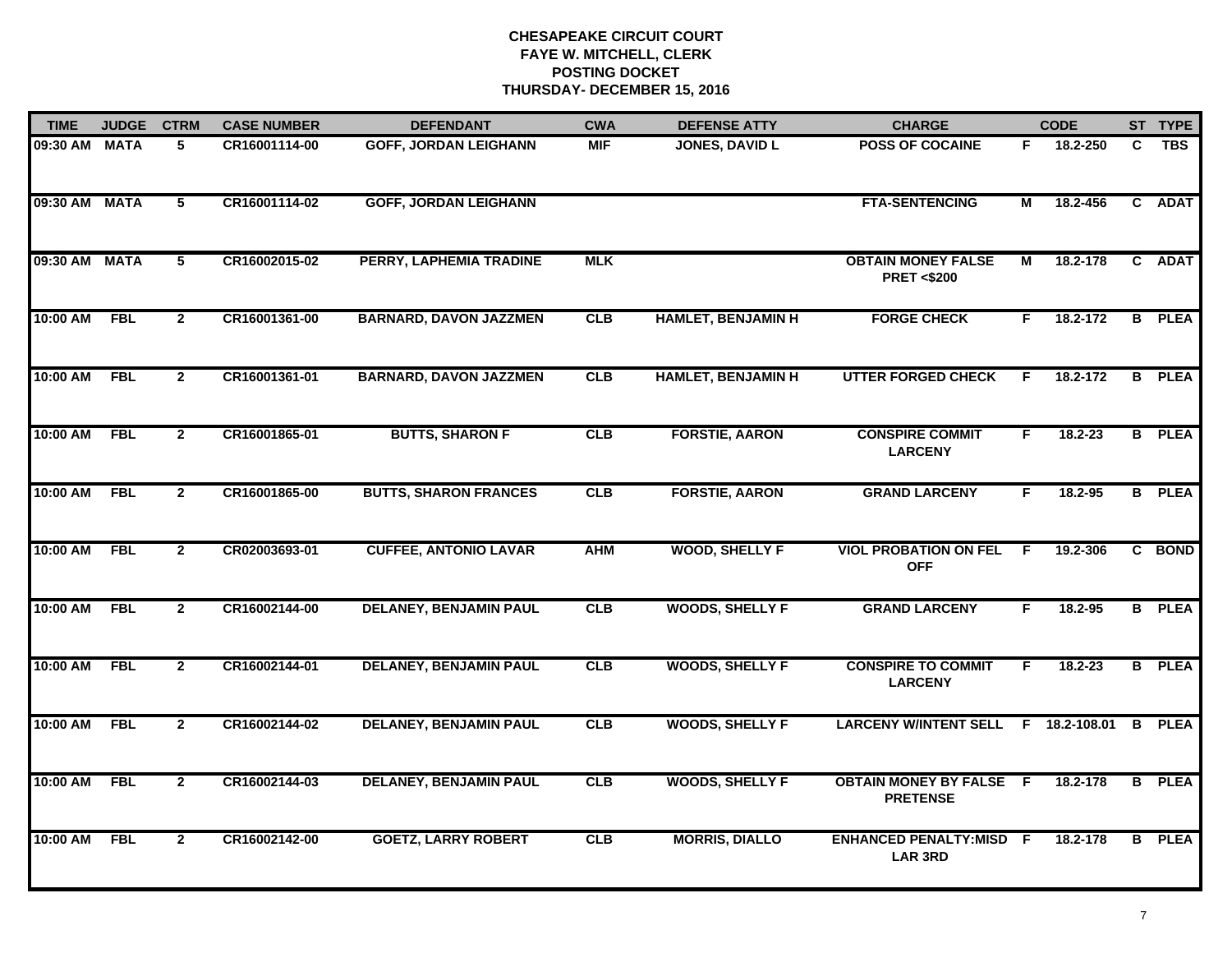| <b>TIME</b> | <b>JUDGE</b> | <b>CTRM</b>    | <b>CASE NUMBER</b> | <b>DEFENDANT</b>                   | <b>CWA</b> | <b>DEFENSE ATTY</b>         | <b>CHARGE</b>                               |              | <b>CODE</b>   |                | ST TYPE       |
|-------------|--------------|----------------|--------------------|------------------------------------|------------|-----------------------------|---------------------------------------------|--------------|---------------|----------------|---------------|
| 10:00 AM    | <b>FBL</b>   | $\overline{2}$ | CR16002142-01      | <b>GOETZ, LARRY ROBERT</b>         | <b>CLB</b> | <b>MORRIS, DIALLO</b>       | <b>GRAND LARCENY</b>                        | F.           | 18.2-95       |                | C PLEA        |
| 10:00 AM    | <b>FBL</b>   | $\overline{2}$ | CR16000691-00      | <b>HARRIS, WAVERLY LEE; JR</b>     | <b>MIF</b> | <b>VENNER, JOHN O</b>       | <b>POSS SCHEDULE I OR II</b><br><b>DRUG</b> | F            | 18.2-250      |                | <b>B</b> TRYL |
| 10:00 AM    | <b>FBL</b>   | $\overline{2}$ | CR16000691-01      | <b>HARRIS, WAVERLY LEE; JR</b>     | <b>MIF</b> | <b>VENNER, JOHN O</b>       | <b>FTA-TRYL</b>                             | М            | 18.2-456      | $\overline{B}$ | <b>CAP</b>    |
| 10:00 AM    | <b>FBL</b>   | $\mathbf{2}$   | CR14001541-00      | <b>JENNINGS, MARQUIS DURRELL</b>   | <b>CLB</b> | <b>TITTER, JENNIFER</b>     | <b>GRAND LARCENY</b>                        | F.           | 18.2-95       |                | C NEWT        |
| 10:00 AM    | <b>FBL</b>   | $\mathbf{2}$   | CR14001541-01      | <b>JENNINGS, MARQUIS DURRELL</b>   | CLB        | <b>TITTER, JENNIFER</b>     | <b>LARCENY W/INTENT TO</b><br><b>SELL</b>   |              | F 18.2-108.01 |                | C NEWT        |
| 10:00 AM    | <b>FBL</b>   | $\mathbf{2}$   | CR16002145-00      | <b>KNIGHT, JAMES CHRISTOPHER</b>   | CLB        | <b>MORRIS, DIALLO</b>       | <b>GRAND LARCENY</b>                        | F.           | 18.2-95       |                | C PLEA        |
| 10:00 AM    | <b>FBL</b>   | $\overline{2}$ | CR16002145-01      | <b>KNIGHT, JAMES CHRISTOPHER</b>   | CLB        | <b>MORRIS, DIALLO</b>       | <b>GRAND LARCENY</b>                        | F            | 18.2-95       |                | C PLEA        |
| 10:00 AM    | <b>FBL</b>   | $\mathbf{2}$   | CR16002145-02      | <b>KNIGHT, JAMES CHRISTOPHER</b>   | CLB        | <b>MORRIS, DIALLO</b>       | <b>GRAND LARCENY</b>                        | F            | 18.2-95       |                | C PLEA        |
| 10:00 AM    | <b>FBL</b>   | $\mathbf{2}$   | CR16001686-00      | <b>NELSON, WANDA S</b>             | <b>MIF</b> | <b>BOSLEY, CORIE</b>        | <b>FAIL TO RETURN RENTAL</b><br><b>CAR</b>  | E            | 18.2-117      | в              | <b>TRYL</b>   |
| 10:00 AM    | <b>FBL</b>   | $\overline{2}$ | CR16002196-00      | <b>ROBINSON, VERNON THOMAS</b>     | <b>MIF</b> | <b>SINGLETON, KENNETH L</b> | <b>BOND APPEAL</b>                          | $\mathbf{o}$ | 19.2-124      |                | C BOND        |
| 10:00 AM    | <b>FBL</b>   | $\mathbf{2}$   | CR16001936-00      | <b>TURNER, REGINA EVETTE</b>       | <b>AHM</b> | <b>WENTWORTH, RACHEL</b>    | <b>ATTEMPT ARSON-AUTO</b>                   | F            | $18.2 - 81$   |                | <b>B</b> TRYL |
| 10:00 AM    | <b>TSW</b>   | 4              | CR16001876-00      | <b>ANDERSON, SHAUNA LYNNETTE</b>   | <b>AJS</b> | <b>HOLDER, WM JOSHUA</b>    | <b>POSSESS FENTANYL</b>                     | F            | 18.2-250      |                | <b>B</b> TRYL |
| 10:00 AM    | <b>TSW</b>   | $\overline{4}$ | CR16001000-00      | <b>ANDERSON-RAMIREZ, BERNICE P</b> | <b>PLS</b> | <b>NEELEY, ROBERT</b>       | <b>DUI-1ST W/CHILD</b>                      |              | M A.18.2-266  | B              | МОТ           |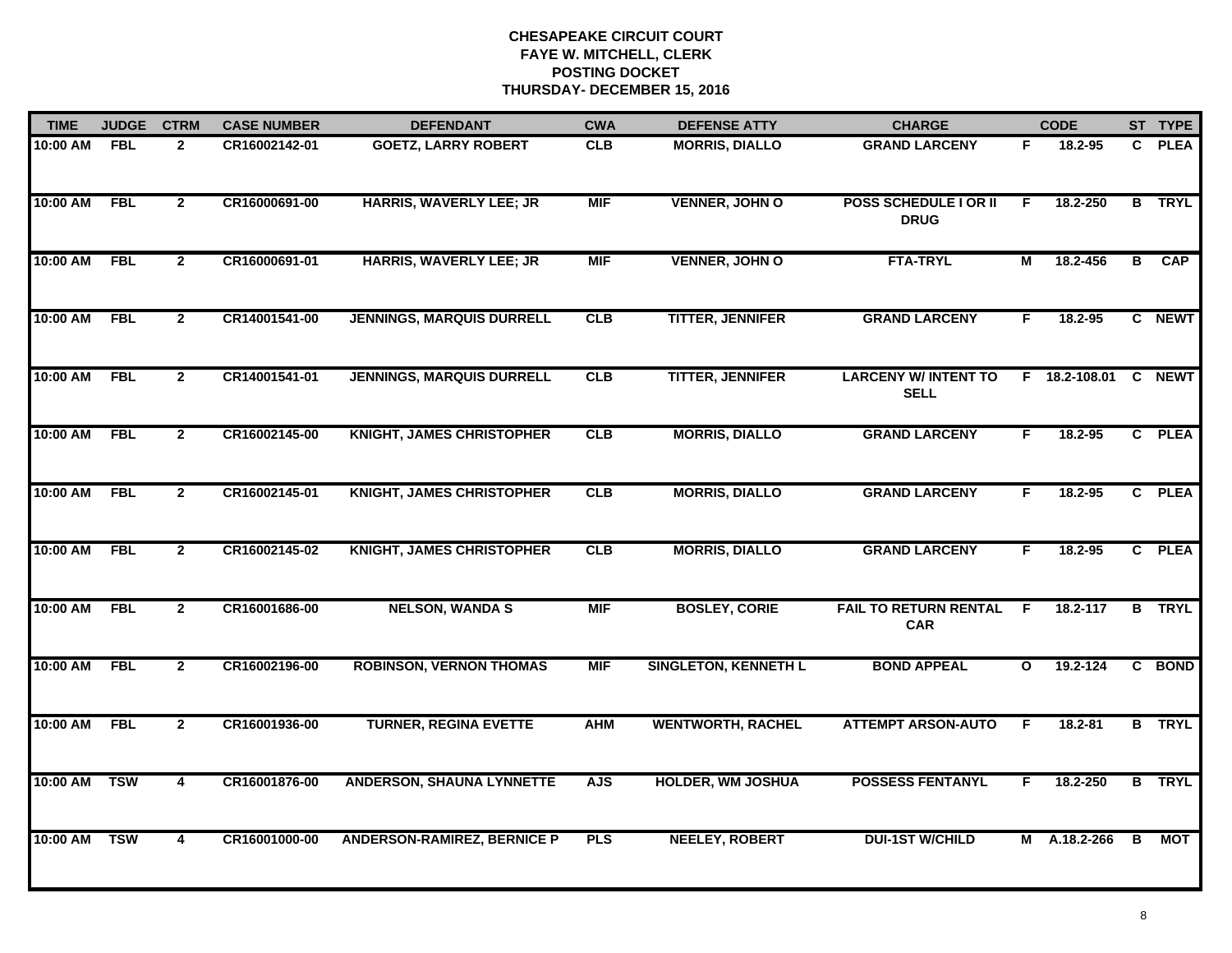| <b>TIME</b> | <b>JUDGE</b> | <b>CTRM</b>             | <b>CASE NUMBER</b> | <b>DEFENDANT</b>                   | <b>CWA</b> | <b>DEFENSE ATTY</b>        | <b>CHARGE</b>                                    |                         | <b>CODE</b>         |              | ST TYPE       |
|-------------|--------------|-------------------------|--------------------|------------------------------------|------------|----------------------------|--------------------------------------------------|-------------------------|---------------------|--------------|---------------|
| 10:00 AM    | <b>TSW</b>   | 4                       | CR16001000-01      | <b>ANDERSON-RAMIREZ, BERNICE P</b> | <b>PLS</b> | <b>NEELEY, ROBERT</b>      | REFUSED BLOOD/BREATH M 18.2-268.3<br><b>TEST</b> |                         |                     | S.           | MOT           |
| 10:00 AM    | <b>TSW</b>   | 4                       | CR16001000-02      | <b>ANDERSON-RAMIREZ, BERNICE P</b> | <b>PLS</b> | <b>NEELEY, ROBERT</b>      | <b>TRAFFIC:STOPPED</b><br><b>VEH/IMPEDE TRA</b>  | М                       | 46.2-888            | S.           | <b>MOT</b>    |
| 10:00 AM    | <b>TSW</b>   | $\overline{\mathbf{4}}$ | CR16002058-00      | <b>BAGGETT, HOWARD THOMAS</b>      | <b>AEP</b> | <b>HOLDER, WM JOSHUA</b>   | <b>GRAND LARCENY</b>                             | F.                      | 18.2-95             |              | C PLEA        |
| 10:00 AM    | <b>TSW</b>   | 4                       | CR16002058-01      | <b>BAGGETT, HOWARD THOMAS</b>      | <b>AEP</b> | <b>HOLDER, WM JOSHUA</b>   | <b>LARCENY W/INTENT TO</b><br><b>SELL</b>        |                         | F 18.2-108.01       | $\mathbf{c}$ | <b>PLEA</b>   |
| 10:00 AM    | <b>TSW</b>   | 4                       | CR16002058-02      | <b>BAGGETT, HOWARD THOMAS</b>      | <b>AEP</b> | <b>HOLDER, WM JOSHUA</b>   | PETIT LARCENY, 3RD OFF F                         |                         | 18.2-104            | C.           | <b>PLEA</b>   |
| 10:00 AM    | <b>TSW</b>   | 4                       | CR13000104-02      | <b>BERTOLINI, BRIANA M</b>         | <b>PLS</b> | Decker, Peter G.; Jr.      | <b>VIOL PROBATION ON FEL F</b><br><b>OFF</b>     |                         | 19.2-306            |              | C BOND        |
| 10:00 AM    | <b>TSW</b>   | 4                       | CR16000956-00      | <b>BOYLES, MICHAEL SPENCER; JR</b> | <b>PLS</b> | <b>GLASS, DALTON L</b>     | <b>UNAUTHORIZED USE OF</b><br><b>AUTO</b>        |                         | $F = 18.2 - 102(A)$ |              | <b>B</b> TRYL |
| 10:00 AM    | <b>TSW</b>   | $\overline{4}$          | CR16002200-00      | <b>CARTER, DEREK RAY</b>           | <b>AJS</b> | <b>SOSA, KAREN</b>         | <b>BOND APPEAL</b>                               | $\overline{\mathbf{o}}$ | 19.2-124            |              | C BOND        |
| 10:00 AM    | <b>TSW</b>   | 4                       | CR16001831-00      | <b>ELLIOTT, ANTHONY WILLIAMS</b>   | <b>BKF</b> | <b>FRAZIER, REGINALD B</b> | <b>BOND APPEAL</b>                               | $\mathbf{o}$            | 19.2-124            |              | C BOND        |
| 10:00 AM    | <b>TSW</b>   | 4                       | CR15001441-01      | FITZGERALD, LATOYA NICOLE          | <b>MLK</b> | <b>WEGMAN, ROBERT</b>      | <b>VIOL PROBATION ON FEL</b><br><b>OFF</b>       | -F                      | 19.2-306            |              | C BOND        |
| 10:00 AM    | <b>TSW</b>   | 4                       | CR16002061-00      | <b>FREEMAN, NICOLE MARIE</b>       | <b>AEP</b> | <b>WINN, A ROBINSON</b>    | <b>CREDIT CARD THEFT</b>                         | F                       | 18.2-192            |              | <b>B</b> PLEA |
| 10:00 AM    | <b>TSW</b>   | 4                       | CR16002061-01      | <b>FREEMAN, NICOLE MARIE</b>       | <b>AEP</b> | <b>WINN, A ROBINSON</b>    | <b>CONSPIRE TO COMMIT</b><br><b>LARCENY</b>      | F.                      | $18.2 - 23$         |              | <b>B</b> PLEA |
| 10:00 AM    | <b>TSW</b>   | $\overline{\mathbf{4}}$ | CR16002061-02      | <b>FREEMAN, NICOLE MARIE</b>       | <b>AEP</b> | <b>WINN, A ROBINSON</b>    | <b>CREDIT CARD FRAUD</b>                         | М                       | 18.2-195            |              | <b>B</b> PLEA |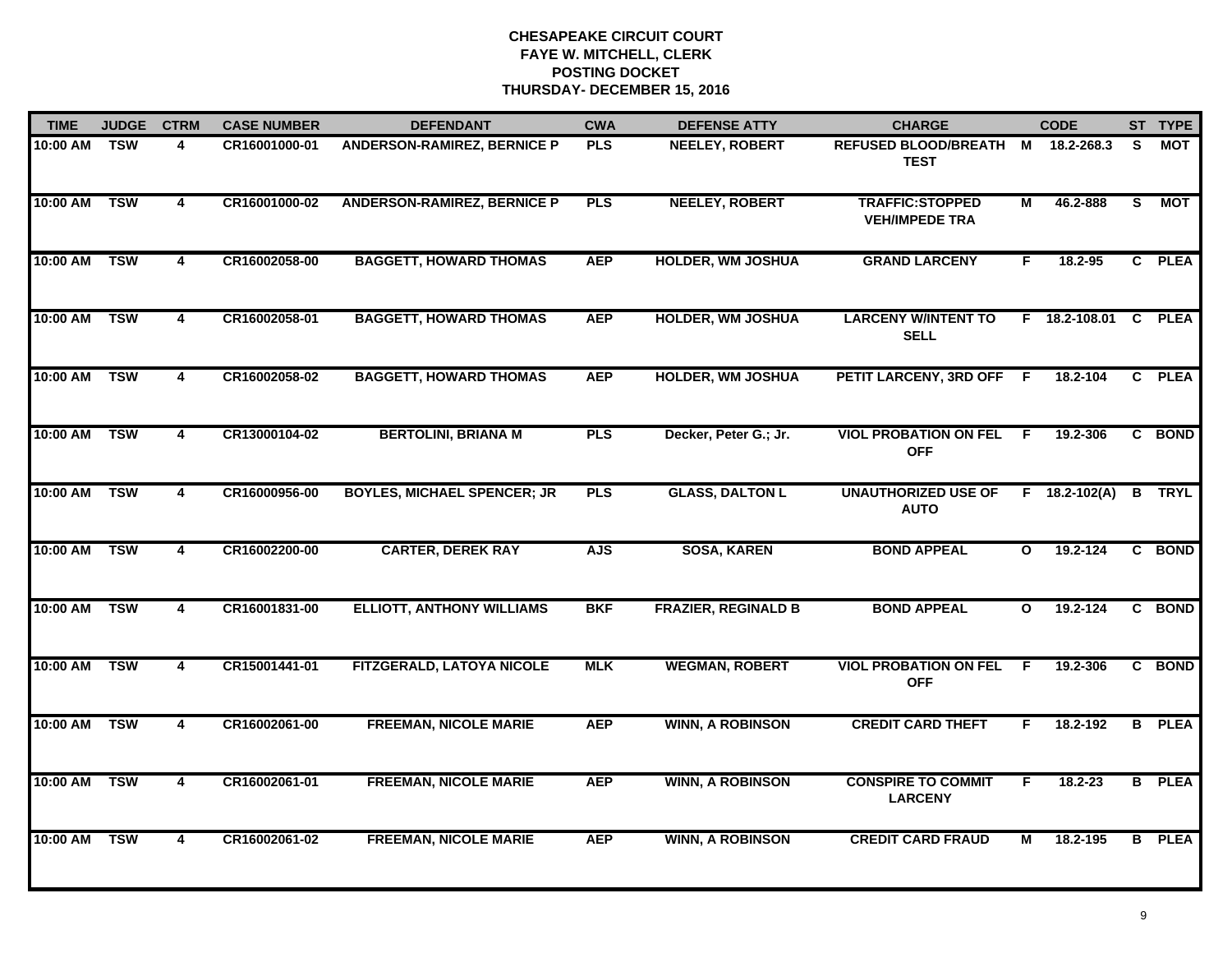| <b>TIME</b> | <b>JUDGE</b> | <b>CTRM</b>             | <b>CASE NUMBER</b> | <b>DEFENDANT</b>                    | <b>CWA</b> | <b>DEFENSE ATTY</b>      | <b>CHARGE</b>                                 |    | <b>CODE</b> |    | ST TYPE       |
|-------------|--------------|-------------------------|--------------------|-------------------------------------|------------|--------------------------|-----------------------------------------------|----|-------------|----|---------------|
| 10:00 AM    | <b>TSW</b>   | 4                       | CR16001432-00      | <b>GREGORY, ANTONIO TYRELL</b>      | <b>MLK</b> | <b>HOLDER, WM JOSHUA</b> | <b>POSSESS HYDRCODONE</b>                     | E  | 18.2-250    | B. | <b>PLEA</b>   |
| 10:00 AM    | <b>TSW</b>   | 4                       | CR16001467-00      | <b>HENDRICK, EARL</b>               | <b>AJS</b> | <b>HOLDER, W JOSHUA</b>  | <b>GRAND LARCENY STEAL</b><br><b>PROPERTY</b> | F. | 18.2-95     |    | C TRYL        |
| 10:00 AM    | <b>TSW</b>   | $\overline{\mathbf{4}}$ | CR16001467-01      | <b>HENDRICK, EARL</b>               | <b>AJS</b> | <b>HOLDER, W JOSHUA</b>  | <b>POSSESS BURGLARY</b><br><b>TOOLS</b>       | F. | 18.2-94     |    | C TRYL        |
| 10:00 AM    | <b>TSW</b>   | 4                       | CR16001467-02      | <b>HENDRICK, EARL</b>               | <b>AJS</b> | <b>HOLDER, M JOSHUA</b>  | <b>ASSAULT AND BATTER</b>                     | М  | 18.2-57     |    | C TRYL        |
| 10:00 AM    | <b>TSW</b>   | 4                       | CR16001467-03      | <b>HENDRICK, EARL</b>               | <b>AJS</b> | <b>HOLDER, W JOSHUA</b>  | <b>ASSAULT AND BATTER</b>                     | М  | 18.2-57     |    | C TRYL        |
| 10:00 AM    | <b>TSW</b>   | 4                       | CR14001097-04      | <b>JARMAN, KRISTIN MAE</b>          | <b>MLK</b> | <b>STOKES, MARK A</b>    | <b>VIOL PROBATION OF MISD M</b><br><b>OFF</b> |    | 19.2-306    |    | C BOND        |
| 10:00 AM    | <b>TSW</b>   | 4                       | CR14001097-05      | <b>JARMAN, KRISTIN MAE</b>          | <b>MLK</b> | <b>STOKES, MARK A</b>    | <b>VIOL PROBATION OF MISD</b><br><b>OFF</b>   | M  | 19.2-306    |    | C BOND        |
| 10:00 AM    | <b>TSW</b>   | $\overline{4}$          | CR16002115-00      | <b>KING, REQUIA BELINDA LAVONE</b>  | <b>AEP</b> | <b>JANKELL, PETER J</b>  | <b>GRAND LARCENY</b>                          | F  | 18.2-95     |    | <b>B</b> PLEA |
| 10:00 AM    | <b>TSW</b>   | 4                       | CR16002115-01      | <b>KING, REQUIA BELINDA LAVONE</b>  | <b>AEP</b> | <b>JANKELL, PETER J</b>  | <b>GRAND LARCENY</b>                          | F. | 18.2-95     |    | <b>B</b> PLEA |
| 10:00 AM    | <b>TSW</b>   | 4                       | CR16002115-02      | <b>KING, REQUIA BELINDA LAVONE</b>  | <b>AEP</b> | <b>JANKELL, PETER J</b>  | <b>PETIT LARCENY</b>                          | М  | 18.2-96     |    | <b>B</b> PLEA |
| 10:00 AM    | <b>TSW</b>   | 4                       | CR16001818-00      | <b>MCCLEARY, TYMETRICE LORIANNE</b> | <b>BKF</b> | <b>BOSLEY, CORIE</b>     | SHOPLIFT/CONCEAL GOODS F<br>$$200+$           |    | 18.2-103    |    | <b>B</b> TRYL |
| 10:00 AM    | <b>TSW</b>   | 4                       | CR15001892-00      | <b>PILAND, CHRISTY LYNN</b>         | <b>WHC</b> | Ortiz, Kathleen A        | <b>PWID ALPRAZOLAM</b>                        | F. | 18.2-248    |    | <b>B</b> SENR |
| 10:00 AM    | <b>TSW</b>   | $\overline{\mathbf{4}}$ | CR16000644-00      | <b>PILAND, CHRISTY LYNN</b>         | <b>WHC</b> | <b>WINN, A ROBINSON</b>  | <b>OBTAIN DRUGS BY FRAUD F</b>                |    | 18.2-258.1  | C  | <b>PLEA</b>   |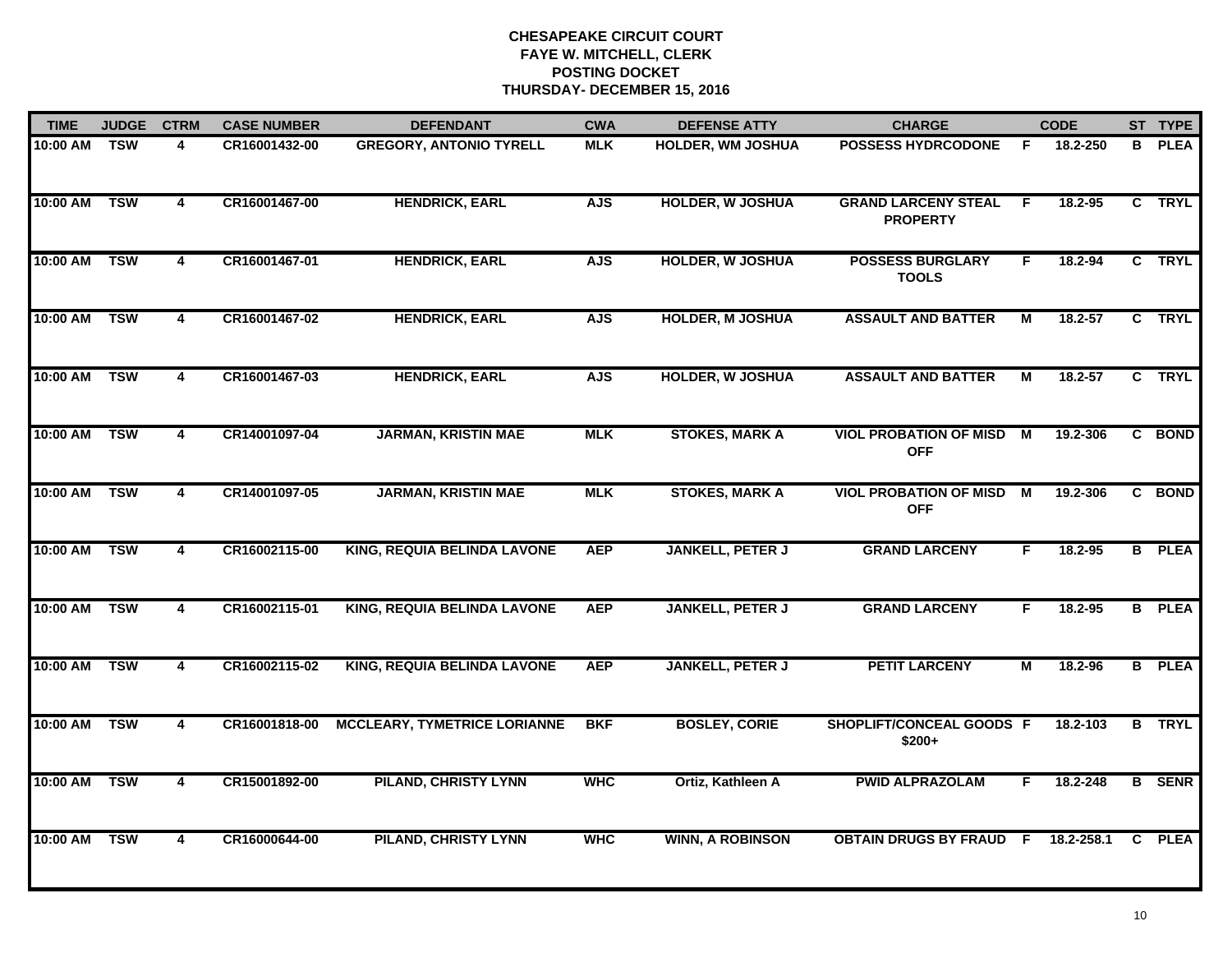| <b>TIME</b> | <b>JUDGE</b> | <b>CTRM</b>             | <b>CASE NUMBER</b> | <b>DEFENDANT</b>            | <b>CWA</b> | <b>DEFENSE ATTY</b>     | <b>CHARGE</b>                                |    | <b>CODE</b> |    | ST TYPE     |
|-------------|--------------|-------------------------|--------------------|-----------------------------|------------|-------------------------|----------------------------------------------|----|-------------|----|-------------|
| 10:00 AM    | <b>TSW</b>   | 4                       | CR16000644-01      | PILAND, CHRISTY LYNN        | <b>WHC</b> | <b>WINN, A ROBINSON</b> | <b>OBTAIN DRUGS BY FRAUD F</b>               |    | 18.2-258.1  | C. | <b>PLEA</b> |
| 10:00 AM    | <b>TSW</b>   | $\overline{4}$          | CR16000644-02      | <b>PILAND, CHRISTY LYNN</b> | <b>WHC</b> | <b>WINN, A ROBINSON</b> | <b>UTTERING</b>                              | F. | 18.2-172    |    | C PLEA      |
| 10:00 AM    | <b>TSW</b>   | $\overline{4}$          | CR16000644-03      | <b>PILAND, CHRISTY LYNN</b> | <b>WHC</b> | <b>WINN, A ROBINSON</b> | <b>UTTERING</b>                              | F. | 18.2-172    |    | C PLEA      |
| 10:00 AM    | <b>TSW</b>   | 4                       | CR16000644-04      | <b>PILAND, CHRISTY LYNN</b> | <b>WHC</b> | <b>WINN, A ROBINSON</b> | POSSESSION-SCH I OR II<br><b>DRUG</b>        | F  | 18.2-250    |    | C PLEA      |
| 10:00 AM    | <b>TSW</b>   | 4                       | CR16000644-05      | <b>PILAND, CHRISTY LYNN</b> | <b>WHC</b> | <b>WINN, A ROBINSON</b> | <b>POSSESSION SCH I OR II</b><br><b>DRUG</b> | E  | 18.2-250    |    | C PLEA      |
| 10:00 AM    | <b>TSW</b>   | 4                       | CR16000644-06      | <b>PILAND, CHRISTY LYNN</b> | <b>WHC</b> | <b>WINN, A ROBINSON</b> | OBTAIN DRUGS BY FRAUD F 18.2-258.1           |    |             |    | C PLEA      |
| 10:00 AM    | <b>TSW</b>   | $\overline{4}$          | CR16000644-07      | <b>PILAND, CHRISTY LYNN</b> | <b>WHC</b> | <b>WINN, A ROBINSON</b> | <b>OBTAIN DRUGS BY FRAUD F</b>               |    | 18.2-258.1  |    | C PLEA      |
| 10:00 AM    | <b>TSW</b>   | $\overline{4}$          | CR16000644-08      | <b>PILAND, CHRISTY LYNN</b> | <b>WHC</b> | <b>WINN, A ROBINSON</b> | <b>UTTERING</b>                              | F. | 18.2-172    |    | C PLEA      |
| 10:00 AM    | <b>TSW</b>   | 4                       | CR16000644-09      | <b>PILAND, CHRISTY LYNN</b> | <b>WHC</b> | <b>WINN, A ROBINSON</b> | <b>UTTERING</b>                              | F. | 18.2-172    |    | C PLEA      |
| 10:00 AM    | <b>TSW</b>   | 4                       | CR16000644-10      | <b>PILAND, CHRISTY LYNN</b> | <b>WHC</b> | <b>WINN, A ROBINSON</b> | <b>POSSESSION SCH I OR II</b><br><b>DRUG</b> | E  | 18.2-250    |    | C PLEA      |
| 10:00 AM    | <b>TSW</b>   | 4                       | CR16000644-11      | <b>PILAND, CHRISTY LYNN</b> | <b>WHC</b> | <b>WINN, A ROBINSON</b> | <b>POSSESSION SCH I OR II</b><br><b>DRUG</b> | F  | 18.2-250    |    | C PLEA      |
| 10:00 AM    | <b>TSW</b>   | 4                       | CR16000644-12      | <b>PILAND, CHRISTY LYNN</b> | <b>WHC</b> | <b>WINN, A ROBINSON</b> | <b>OBTAIN DRUGS BY FRAUD F</b>               |    | 18.2-258.1  | C  | <b>PLEA</b> |
| 10:00 AM    | <b>TSW</b>   | $\overline{\mathbf{4}}$ | CR16000644-13      | <b>PILAND, CHRISTY LYNN</b> | <b>WHC</b> | <b>WINN, A ROBINSON</b> | <b>OBTAIN DRUGS BY FRAUD F</b>               |    | 18.2-258.1  |    | C PLEA      |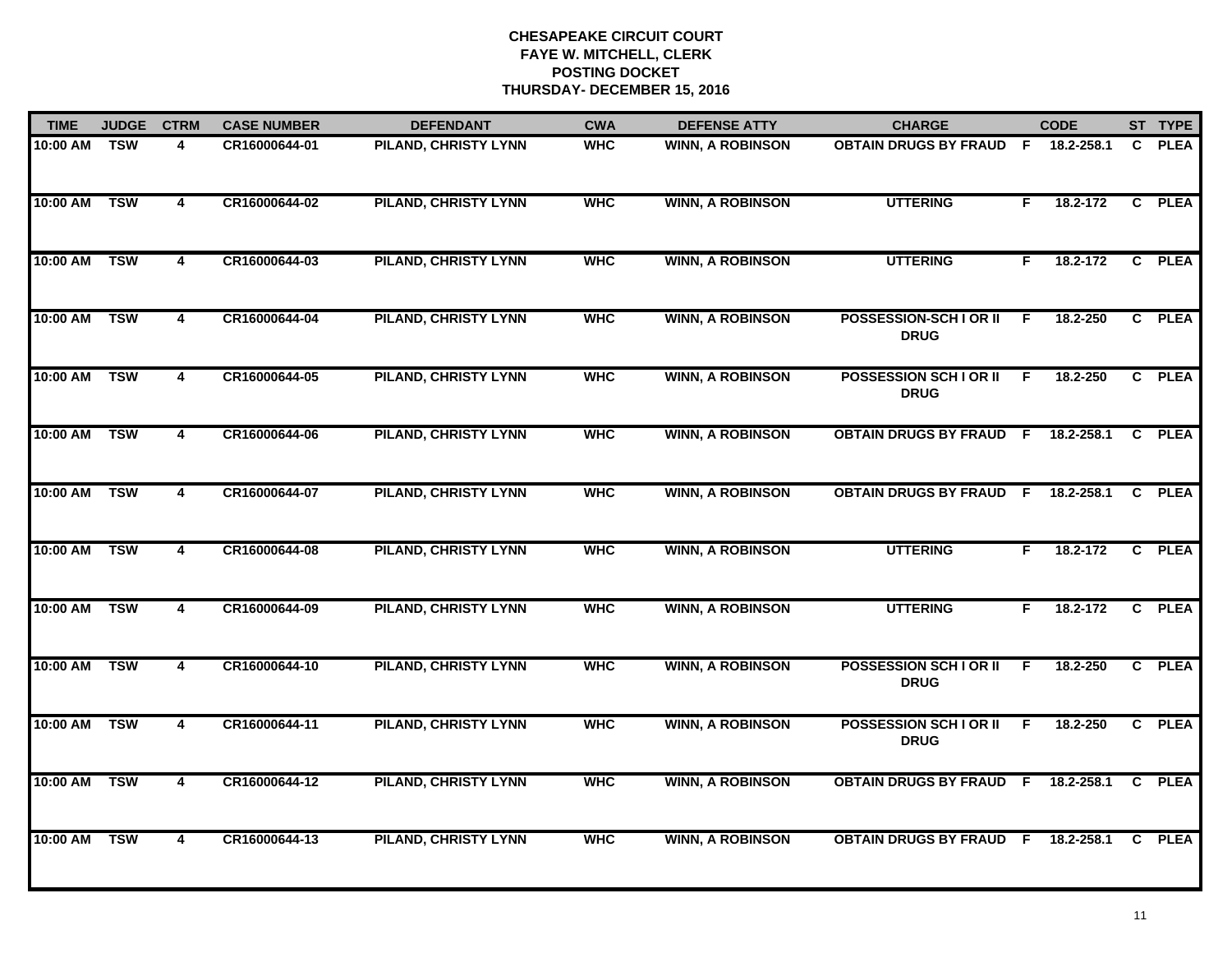| <b>TIME</b> | <b>JUDGE</b> | <b>CTRM</b>             | <b>CASE NUMBER</b> | <b>DEFENDANT</b>            | <b>CWA</b> | <b>DEFENSE ATTY</b>     | <b>CHARGE</b>                                |    | <b>CODE</b> |              | ST TYPE     |
|-------------|--------------|-------------------------|--------------------|-----------------------------|------------|-------------------------|----------------------------------------------|----|-------------|--------------|-------------|
| 10:00 AM    | <b>TSW</b>   | 4                       | CR16000644-14      | PILAND, CHRISTY LYNN        | <b>WHC</b> | <b>WINN, A ROBINSON</b> | <b>UTTERING</b>                              |    | F 18.2-172  | $\mathbf{c}$ | <b>PLEA</b> |
| 10:00 AM    | <b>TSW</b>   | $\overline{4}$          | CR16000644-15      | <b>PILAND, CHRISTY LYNN</b> | <b>WHC</b> | <b>WINN, A ROBINSON</b> | <b>UTTERING</b>                              | F. | 18.2-172    |              | C PLEA      |
| 10:00 AM    | <b>TSW</b>   | $\overline{4}$          | CR16000644-16      | <b>PILAND, CHRISTY LYNN</b> | <b>WHC</b> | <b>WINN, A ROBINSON</b> | <b>POSSESSION SCH I OR II</b><br><b>DRUG</b> | F  | 18.2-250    |              | C PLEA      |
| 10:00 AM    | <b>TSW</b>   | 4                       | CR16000644-17      | <b>PILAND, CHRISTY LYNN</b> | <b>WHC</b> | <b>WINN, A ROBINSON</b> | POSSESSION SCHIOR II<br><b>DRUG</b>          | F. | 18.2-250    |              | C PLEA      |
| 10:00 AM    | <b>TSW</b>   | 4                       | CR16000644-18      | <b>PILAND, CHRISTY LYNN</b> | <b>WHC</b> | <b>WINN, A ROBINSON</b> | OBTAIN DRUGS BY FRAUD F 18.2-258.1           |    |             | $\mathbf{C}$ | <b>PLEA</b> |
| 10:00 AM    | <b>TSW</b>   | 4                       | CR16000644-19      | <b>PILAND, CHRISTY LYNN</b> | <b>WHC</b> | <b>WINN, A ROBINSON</b> | OBTAIN DRUGS BY FRAUD F 18.2-258.1           |    |             |              | C PLEA      |
| 10:00 AM    | <b>TSW</b>   | $\overline{4}$          | CR16000644-20      | <b>PILAND, CHRISTY LYNN</b> | <b>WHC</b> | <b>WINN, A ROBINSON</b> | <b>UTTERING</b>                              | F. | 18.2-172    |              | C PLEA      |
| 10:00 AM    | <b>TSW</b>   | $\overline{4}$          | CR16000644-21      | <b>PILAND, CHRISTY LYNN</b> | <b>WHC</b> | <b>WINN, A ROBINSON</b> | <b>UTTERING</b>                              | F. | 18.2-172    |              | C PLEA      |
| 10:00 AM    | <b>TSW</b>   | 4                       | CR16000644-22      | <b>PILAND, CHRISTY LYNN</b> | <b>WHC</b> | <b>WINN, A ROBINSON</b> | <b>POSSESSION SCH I OR II</b><br><b>DRUG</b> | F  | 18.2-250    |              | C PLEA      |
| 10:00 AM    | <b>TSW</b>   | 4                       | CR16000644-23      | <b>PILAND, CHRISTY LYNN</b> | <b>WHC</b> | <b>WINN, A ROBINSON</b> | <b>POSSESSION SCH I OR II</b><br><b>DRUG</b> | E  | 18.2-250    |              | C PLEA      |
| 10:00 AM    | <b>TSW</b>   | 4                       | CR16000644-24      | <b>PILAND, CHRISTY LYNN</b> | <b>WHC</b> | <b>WINN, A ROBINSON</b> | <b>OBTAIN DRUGS BY FRAUD F</b>               |    | 18.2-258.1  |              | C PLEA      |
| 10:00 AM    | <b>TSW</b>   | 4                       | CR16000644-25      | <b>PILAND, CHRISTY LYNN</b> | <b>WHC</b> | <b>WINN, A ROBINSON</b> | <b>UTTERING</b>                              | F. | 18.2-172    |              | C PLEA      |
| 10:00 AM    | <b>TSW</b>   | $\overline{\mathbf{4}}$ | CR16000644-26      | <b>PILAND, CHRISTY LYNN</b> | <b>WHC</b> | <b>WINN, A ROBINSON</b> | <b>POSSESSION SCH I OR II</b><br><b>DRUG</b> | E  | 18.2-250    |              | C PLEA      |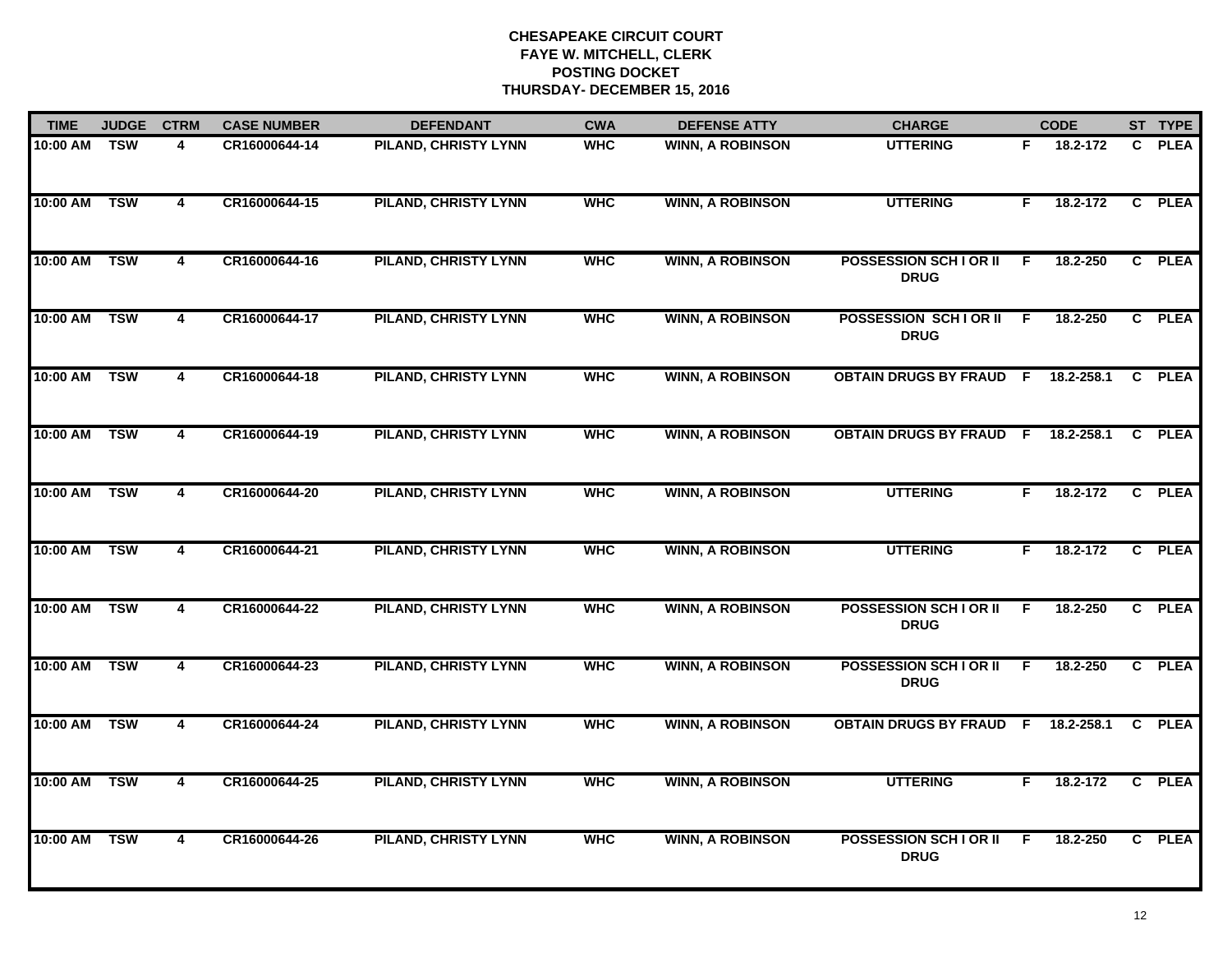| <b>TIME</b> | <b>JUDGE</b> | <b>CTRM</b>    | <b>CASE NUMBER</b> | <b>DEFENDANT</b>                 | <b>CWA</b> | <b>DEFENSE ATTY</b>     | <b>CHARGE</b>                                |    | <b>CODE</b>          |    | ST TYPE       |
|-------------|--------------|----------------|--------------------|----------------------------------|------------|-------------------------|----------------------------------------------|----|----------------------|----|---------------|
| 10:00 AM    | <b>TSW</b>   | 4              | CR16000644-27      | <b>PILAND, CHRISTY LYNN</b>      | <b>WHC</b> | <b>WINN, A ROBINSON</b> | <b>OBTAIN DRUGS BY FRAUD F</b>               |    | 18.2-258.1           | C. | <b>PLEA</b>   |
| 10:00 AM    | <b>TSW</b>   | $\overline{4}$ | CR16000644-28      | <b>PILAND, CHRISTY LYNN</b>      | <b>WHC</b> | <b>WINN, A ROBINSON</b> | <b>OBTAIN DRUGS BY FRAUD F</b>               |    | 18.2-258.1           |    | C PLEA        |
| 10:00 AM    | <b>TSW</b>   | $\overline{4}$ | CR16000644-29      | <b>PILAND, CHRISTY LYNN</b>      | <b>WHC</b> | <b>WINN, A ROBINSON</b> | <b>UTTERING</b>                              | F. | 18.2-172             |    | C PLEA        |
| 10:00 AM    | <b>TSW</b>   | 4              | CR16000644-30      | <b>PILAND, CHRISTY LYNN</b>      | <b>WHC</b> | <b>WINN, A ROBINSON</b> | <b>UTTERING</b>                              | F. | 18.2-172             |    | C PLEA        |
| 10:00 AM    | <b>TSW</b>   | 4              | CR16000644-31      | <b>PILAND, CHRISTY LYNN</b>      | <b>WHC</b> | <b>WINN, A ROBINSON</b> | <b>POSSESSION SCH I OR II</b><br><b>DRUG</b> | F. | 18.2-250             |    | C PLEA        |
| 10:00 AM    | <b>TSW</b>   | 4              | CR16000644-32      | <b>PILAND, CHRISTY LYNN</b>      | <b>WHC</b> | <b>WINN, A ROBINSON</b> | <b>POSSESSION SCH I OR II</b><br><b>DRUG</b> | E  | 18.2-250             |    | C PLEA        |
| 10:00 AM    | <b>TSW</b>   | $\overline{4}$ | CR16001737-00      | <b>ROBINSON, TY'CHI VONQUAY</b>  | <b>DJH</b> | Draper, Anthony L.      | <b>POSSESS HEROIN</b>                        | F  | 18.2-250             |    | <b>B</b> PLEA |
| 10:00 AM    | <b>TSW</b>   | 4              | CR16002096-00      | <b>SCHILLING, GUY DOUGLAS</b>    | <b>AJS</b> | <b>JONES, DAVID</b>     | DWI, 2ND                                     | М  | B.18.2-266           |    | <b>B</b> BOND |
| 10:00 AM    | <b>TSW</b>   | 4              | CR16002096-01      | <b>SCHILLING, GUY DOUGLAS</b>    | <b>AJS</b> | <b>JONES, DAVID</b>     | <b>OPER SUSP/REVOKE</b>                      | М  | 18.2-272             | S. | <b>BOND</b>   |
| 10:00 AM    | <b>TSW</b>   | 4              | CR16002057-00      | <b>WILLIAMS, RICKEY CARDETTE</b> | <b>AEP</b> | <b>WINN, A ROBINSON</b> | <b>GRAND LARCENY</b>                         | F  | $18.2 - 95$          |    | C PLEA        |
| 10:00 AM    | <b>TSW</b>   | $\overline{4}$ | CR16002057-01      | <b>WILLIAMS, RICKEY CARDETTE</b> | <b>AEP</b> | <b>WINN, A ROBINSON</b> | <b>STOLEN PROPERTY</b>                       |    | F 18.2-108.01 C PLEA |    |               |
| 10:00 AM    | <b>TSW</b>   | 4              | CR16002057-02      | <b>WILLIAMS, RICKEY CARDETTE</b> | <b>AEP</b> | <b>WINN, A ROBINSON</b> | <b>GRAND LARCENY</b>                         | F. | 18.2-95              |    | C PLEA        |
| 10:00 AM    | <b>TSW</b>   | 4              | CR16002057-03      | <b>WILLIAMS, RICKEY CARDETTE</b> | <b>AEP</b> | <b>WINN, A ROBINSON</b> | <b>CONSPRING TO COMMIT</b><br><b>LARCENY</b> | F  | 18.2-23              |    | C PLEA        |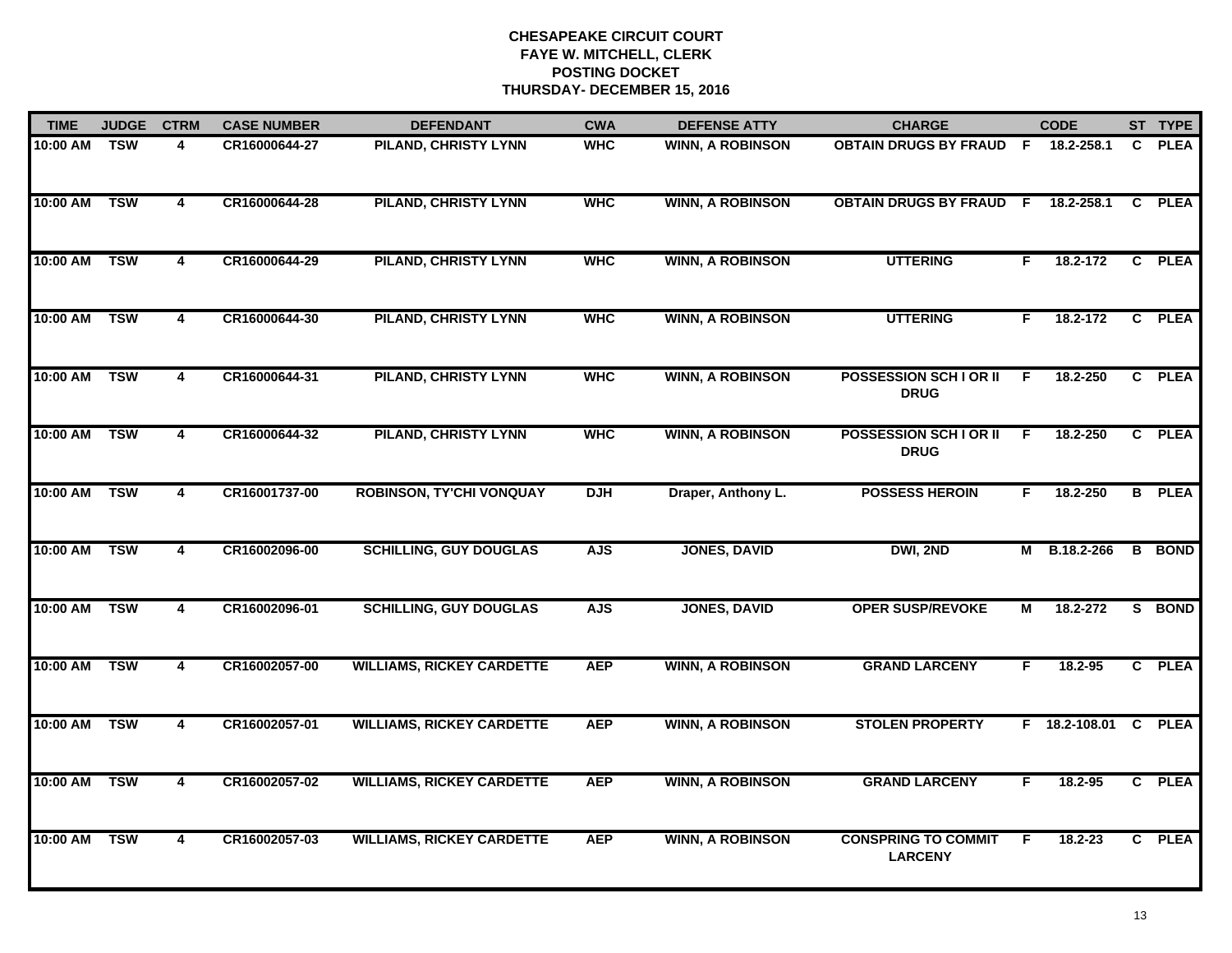| <b>TIME</b> | <b>JUDGE</b> | <b>CTRM</b>    | <b>CASE NUMBER</b> | <b>DEFENDANT</b>                  | <b>CWA</b> | <b>DEFENSE ATTY</b>     | <b>CHARGE</b>                                  |    | <b>CODE</b>          |    | ST TYPE       |
|-------------|--------------|----------------|--------------------|-----------------------------------|------------|-------------------------|------------------------------------------------|----|----------------------|----|---------------|
| 10:00 AM    | <b>TSW</b>   | 4              | CR16002057-04      | <b>WILLIAMS, RICKEY CARDETTE</b>  | <b>AEP</b> | <b>WINN, A ROBINSON</b> | <b>STOLEN PROPERTY</b><br><b>W/INTENT SELL</b> |    | F 18.2-108.01        | C. | <b>PLEA</b>   |
| 10:00 AM    | <b>TSW</b>   | $\overline{4}$ | CR16002057-05      | <b>WILLIAMS, RICKEY CARDETTE</b>  | <b>AEP</b> | <b>WINN, A ROBINSON</b> | <b>PETIT LARCENY-3+</b><br><b>OFFENSE</b>      | F  | 18.2-104             |    | C PLEA        |
| 10:00 AM    | <b>TSW</b>   | $\overline{4}$ | CR16002057-06      | <b>WILLIAMS, RICKEY CARDETTE</b>  | <b>AEP</b> | <b>WINN, A ROBINSON</b> | <b>PETIT LARCENY, 3RD OFF</b>                  | F. | 18.2-104             |    | C PLEA        |
| 10:00 AM    | <b>TSW</b>   | 4              | CR16002057-07      | <b>WILLIAMS, RICKEY CARDETTE</b>  | <b>AEP</b> | <b>WINN, A ROBINSON</b> | <b>GRAND LARCENY</b>                           | F. | 18.2-95              |    | C PLEA        |
| 10:00 AM    | <b>TSW</b>   | 4              | CR16002057-08      | <b>WILLIAMS, RICKEY CARDETTE</b>  | <b>AEP</b> | <b>WINN, A ROBINSON</b> | <b>LARCENY W/INTENT TO</b><br><b>SELL</b>      |    | F 18.2-108.01 C PLEA |    |               |
| 10:00 AM    | <b>TSW</b>   | 4              | CR16002057-09      | <b>WILLIAMS, RICKEY CARDETTE</b>  | <b>AEP</b> | <b>WINN, A ROBINSON</b> | <b>LARCENY W/INTENT TO</b><br><b>SELL</b>      |    | F 18.2-108.01 C      |    | <b>PLEA</b>   |
| 10:00 AM    | <b>TSW</b>   | $\overline{4}$ | CR16002057-10      | <b>WILLIAMS, RICKEY CARDETTE</b>  | <b>AEP</b> | <b>WINN, A ROBINSON</b> | <b>GRAND LARCENY</b>                           | F  | 18.2-95              |    | C PLEA        |
| 10:00 AM    | <b>TSW</b>   | 4              | CR16002057-11      | <b>WILLIAMS, RICKEY CARDETTE</b>  | <b>AEP</b> | <b>WINN, A ROBINSON</b> | <b>PETIT LARCENY, 3RD OFF</b>                  | F. | 18.2-104             |    | C PLEA        |
| 10:00 AM    | <b>TSW</b>   | 4              | CR16002057-12      | <b>WILLIAMS, RICKEY CARDETTE</b>  | <b>AEP</b> | <b>WINN, A ROBINSON</b> | PETIT LARCENY, 3RD OFF                         | F  | 18.2-104             |    | C PLEA        |
| 10:00 AM    | <b>TSW</b>   | 4              | CR16002057-13      | <b>WILLIAMS, RICKEY CARDETTE</b>  | <b>AEP</b> | <b>WINN, A ROBINSON</b> | <b>PETIT LARCENY, 3+OFF</b>                    | F. | 18.2-104             |    | C PLEA        |
| 10:00 AM    | <b>TSW</b>   | $\overline{4}$ | CR16001975-00      | <b>WRIGHT, JEREMY PAUL</b>        | <b>AJS</b> | <b>BOSLEY, CORIE</b>    | <b>POSSESS DRUGS SHC I/II</b>                  | -F | 18.2-250             |    | <b>B</b> TRYL |
| 10:00 AM    | <b>RDS</b>   | 6              | CR16001841-00      | <b>HOOPER, ROBERT THOMAS; III</b> | <b>JAF</b> | <b>JAMES, ANDREW K</b>  | <b>GRAND LARCENY</b>                           | F. | 18.2-95              |    | <b>B</b> TRYL |
| 10:00 AM    | <b>RDS</b>   | 6              | CR16001841-01      | <b>HOOPER, ROBERT THOMAS; III</b> | <b>JAF</b> | <b>JAMES, ANDREW K</b>  | <b>GRAND LARCENY</b>                           | F  | 18.2-95              |    | <b>B</b> TRYL |
|             |              |                |                    |                                   |            |                         |                                                |    |                      |    |               |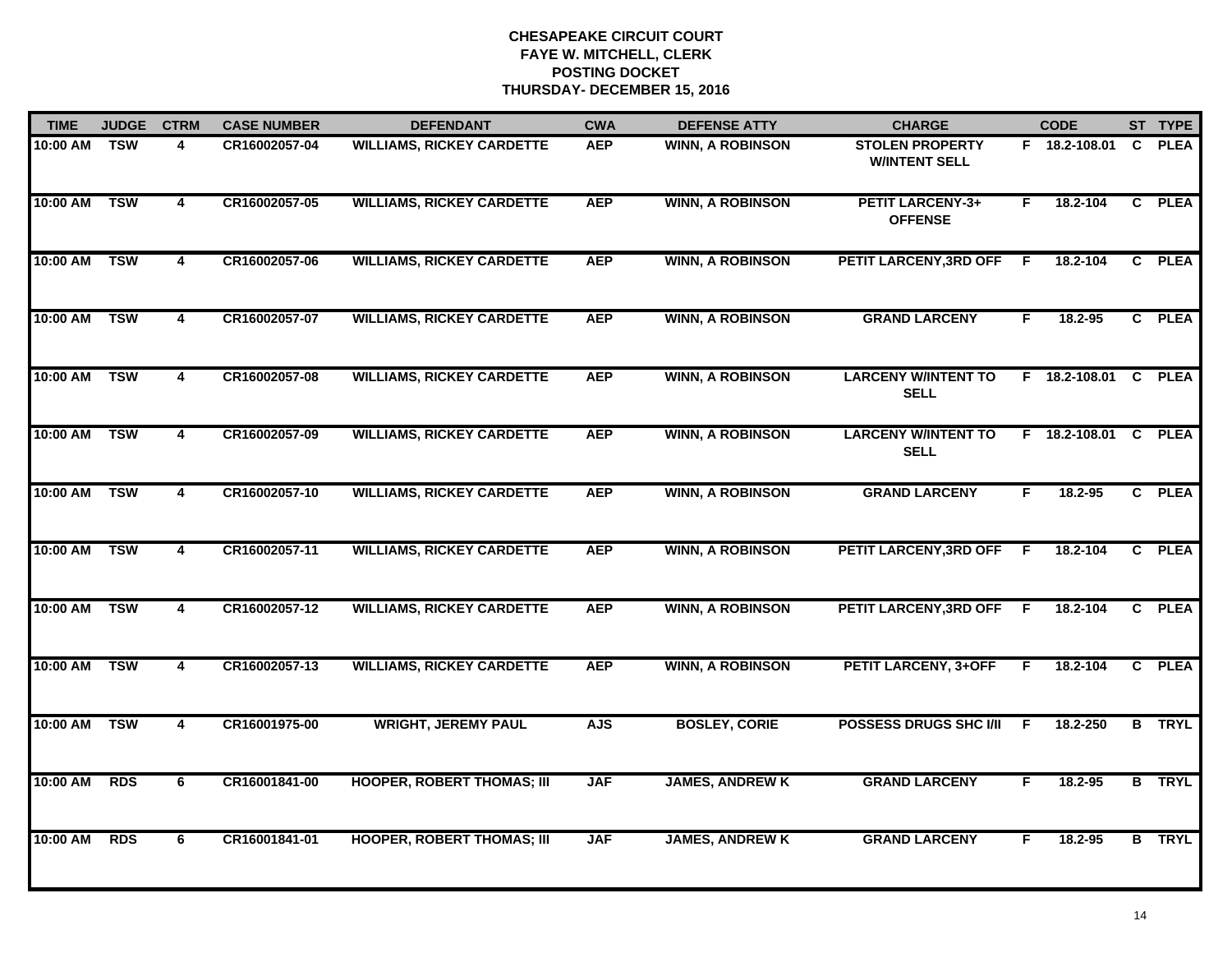| <b>TIME</b> | <b>JUDGE</b> | <b>CTRM</b> | <b>CASE NUMBER</b> | <b>DEFENDANT</b>                | <b>CWA</b> | <b>DEFENSE ATTY</b>        | <b>CHARGE</b>                                     |    | <b>CODE</b> |                | ST TYPE       |
|-------------|--------------|-------------|--------------------|---------------------------------|------------|----------------------------|---------------------------------------------------|----|-------------|----------------|---------------|
| 10:00 AM    | <b>RDS</b>   | 6           | CR16001959-00      | <b>JENKINS, BRADLEY WAYNE</b>   | <b>ASA</b> | <b>HOLDER, WM JOSHUA</b>   | <b>POSSESS HEROIN</b>                             | F. | 18.2-250    |                | C TRYL        |
| 10:00 AM    | <b>RDS</b>   | 6           | CR16001763-00      | PARHAM, ROBERT ALLAN            | <b>ASA</b> | <b>WENTWORTH, RACHEL E</b> | <b>POSSESSION HERION</b>                          | F. | 18.2-250    |                | <b>B</b> TRYL |
| 10:00 AM    | <b>RDS</b>   | 6           | CR16001763-01      | PARHAM, ROBERT ALLAN            | <b>ASA</b> | <b>WENTWORTH, RACHEL E</b> | <b>POSSESS CNTRL</b><br><b>PARAPHERNALIA</b>      | М  | 54.1-3466   | $\overline{B}$ | <b>TRYL</b>   |
| 10:00 AM    | <b>RDS</b>   | 6           | CR16001763-02      | PARHAM, ROBERT ALLAN            | <b>ASA</b> | <b>WENTWORTH, RACHEL E</b> | <b>GRAND LARCENY</b>                              | F. | 18.2-95     |                | <b>B</b> TRYL |
| 10:00 AM    | <b>RDS</b>   | 6           | CR16001763-03      | PARHAM, ROBERT ALLAN            | <b>ASA</b> | <b>WENTWORTH, RACHEL E</b> | <b>OBTAIN MONE/FALSE PRET- F</b><br><b>CONSP</b>  |    | 18.2-178    |                | <b>B</b> TRYL |
| 10:00 AM    | <b>RDS</b>   | 6           | CR16001763-04      | PARHAM, ROBERT ALLAN            | <b>ASA</b> | <b>WENTWORTH, RACHEL E</b> | <b>POSSESS FENTANYL</b>                           | F. | 18.2-250    |                | C TRYL        |
| 10:00 AM    | <b>RDS</b>   | 6           | CR16001763-05      | PARHAM, ROBERT ALLAN            | <b>ASA</b> | <b>WENTWORTH, RACHEL E</b> | <b>CONSPIRE TO COMMIT</b><br><b>LARCENY</b>       | F  | $18.2 - 23$ |                | C TRYL        |
| 10:00 AM    | <b>RDS</b>   | 6           | CR16001763-06      | PARHAM, ROBERT ALLAN            | <b>ASA</b> | <b>WENTWORTH, RACHEL E</b> | <b>OBTAIN MONEY/FALSE</b><br><b>PRET-ATTEMT</b>   | F. | 18.2-178    |                | C TRYL        |
| 10:00 AM    | <b>RDS</b>   | 6           | CR16001960-00      | PECK, CHRISTINA DENISE          | <b>ASA</b> | <b>WINN, A ROBINSON</b>    | <b>POSSESS COCAINE</b>                            | F. | 18.2-250    |                | <b>B</b> TRYL |
| 10:00 AM    | <b>RDS</b>   | 6           | CR16001750-00      | <b>WALTON, GALVINSTON LAMAR</b> | <b>JAF</b> | <b>PASS, STEPHANIE P</b>   | <b>VIOLENT FELON POSS/TRAN F</b><br><b>WEAPON</b> |    | 18.2-308.2  | C.             | <b>BOND</b>   |
| 10:00 AM    | <b>RDS</b>   | 6           | CR16001750-01      | <b>WALTON, GALVINSTON LAMAR</b> | <b>JAF</b> | <b>PASS, STEPHANIE P</b>   | <b>OBSTRUCTION JUSTICE</b>                        | М  | 18.2-460    |                | C BOND        |
| 10:00 AM    | <b>RDS</b>   | 6           | CR16001750-02      | <b>WALTON, GALVINSTON LAMAR</b> | <b>JAF</b> | <b>PASS, STEPHANIE P</b>   | POSSESS MARIJUANA, 1ST M<br><b>OFF</b>            |    | 18.2-250.1  | C.             | <b>BOND</b>   |